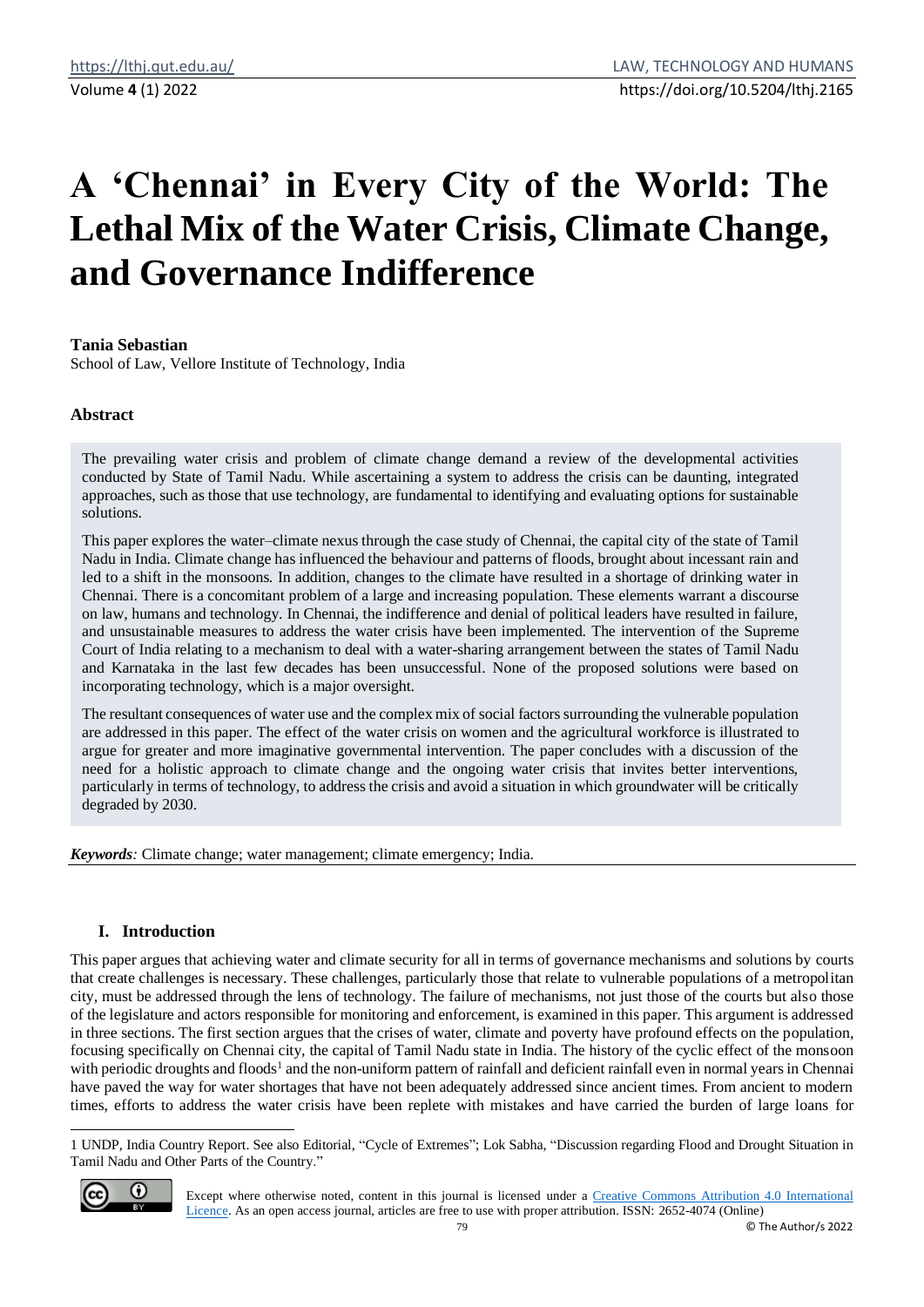developmental activities, including the construction and maintenance of dams.<sup>2</sup> The solution to the problems surrounding droughts and water shortages can be understood through government and court action and inaction.<sup>3</sup> This is explored in the second section, which argues that the central and state governments and the Supreme Court of India have failed to adequately address the water crisis in Chennai. Government leaders have indulged in climate change denialism, which has resulted in delays to the implementation of viable solutions to the crises of water and climate and created associated problems of poverty. Such delays have typically resulted in unsustainable development that has failed to balance socioeconomic needs with ecological sustainability. The water-sharing regime imposed by the Supreme Court of India has also failed by not facilitating mutually amicable solutions and not satisfying all parties involved in the dispute. These failures on the part of state agencies have had disproportionate effects on women and agricultural workers.

In the context of the inefficiency of state agencies and the associated problems of poverty, the third section argues for a holistic developing world approach to reframe how to think about water, poverty and climate issues. In the context of climate change and the water crisis, this section considers some viable solutions that stem from failed governance, the courts and the continued natural calamities that have resulted in the water crisis. The analysis in sections one and two of this paper explores several growing inequalities, such as the widening gap between the rich and poor and leaders' denial of the inhumane conditions and problems that predominate. Such problems mean that, at present, humans cannot prosper equally, and the issues must be addressed with localised and internalised solutions.

# **II. Water, Climate and Poverty**

This section argues that the crises of water, climate and poverty have profound effects on the population—specifically the population of Chennai city, the capital of Tamil Nadu state in India. A history of droughts and floods in Chennai have paved the way for water shortages that have not been adequately addressed since ancient times. From ancient to modern times, efforts to address the water crisis have been replete with mistakes and have recently carried the burden of large loans for developmental activities from the World Bank, including for building dams.<sup>4</sup>

According to a Government of India report, 21 major cities in India may have already run out of groundwater by 2020.<sup>5</sup> Climate change has accentuated environmental issues with changes in monsoon patterns, heatwaves and groundwater depletion. Problems of drought and famine add to the problems associated with unplanned cities and the unprecedented and unauthorised expansion of cities.<sup>6</sup> More closely associated issues include constraints in water conservation infrastructure, including water reuse and recycling, rainwater harvesting systems, wastewater treatment and the incorrect use of water conservation measures. On a global level, the World Bank estimates that climate change will push 100 million people under the poverty line by 2030, with the greatest effects felt in non-industrialised areas.<sup>7</sup>

Issues surrounding groundwater have persisted even following the *Chennai Metropolitan Area Groundwater (Regulation) Act of 1987* (hereafter 'The Groundwater Act'), which regulates and controls the extraction, use and transportation of groundwater as a result of water scarcity due to consecutive failure of the monsoon. The Groundwater Act contains provisions to keep 'a tab on the types of well, their exact location, the devices used for lifting groundwater, the purposes for which it was used, the quantity of groundwater used, the vehicles used for transporting the water and the licenses to be obtained for such transportation' (section 4). However, this law does not address water protection, specifically allocating and regulating the use of water among various claimants.<sup>8</sup>

Water problems in Tamil Nadu are not a new phenomenon. During the reign of Narasimhavarma Pallava (680 AD), Kanchipuram—a district next to modern-day Chennai—suffered continuously without rain for three years. The Pandya kingdom located in and around Madurai is also recorded as having suffered from drought-induced famine for 12 years.<sup>9</sup> As far

<sup>&</sup>lt;sup>2</sup> Cullet, 'India: Evolution of Water Law and Policy', 159. See also Morrison, 'Archaeologies of Flow'; Naz, 'Water Management'.

<sup>&</sup>lt;sup>3</sup> Kathpalia, 'Water Policy and Action Plan for India 2020'. See also Cullet, Water Law, Poverty, and Development, 181. Improvements have been noted in the 2017–2018 period and are attributed to the United Nations Sustainable Development Goals (SDGs), based on responses from water sector officials, academics/researchers and people from civil society/user groups, as mentioned in Ahmed, 'Water Governance in India', 2071.

<sup>4</sup> Dorcey, Large Dams. See also Goodland, "Viewpoint"; International Rivers, "The World Bank and Dams"; Preet, "Articulating a Vision." <sup>5</sup> NITI Aayog, Annual Report 2017–2018.

<sup>6</sup> Chennai has lost many lakes, over which construction has been allowed in the last 100 years, from Mambalam to Nungambakkam. See Ge, "From Floods to Drought."

<sup>7</sup> NITI Aayog, Annual Report 2017–2018.

<sup>8</sup> Cullet, "Patchwork Laws."

<sup>9</sup> Sastri, Foreign Notices of South India from Megasthenes to Ma Huan, 18.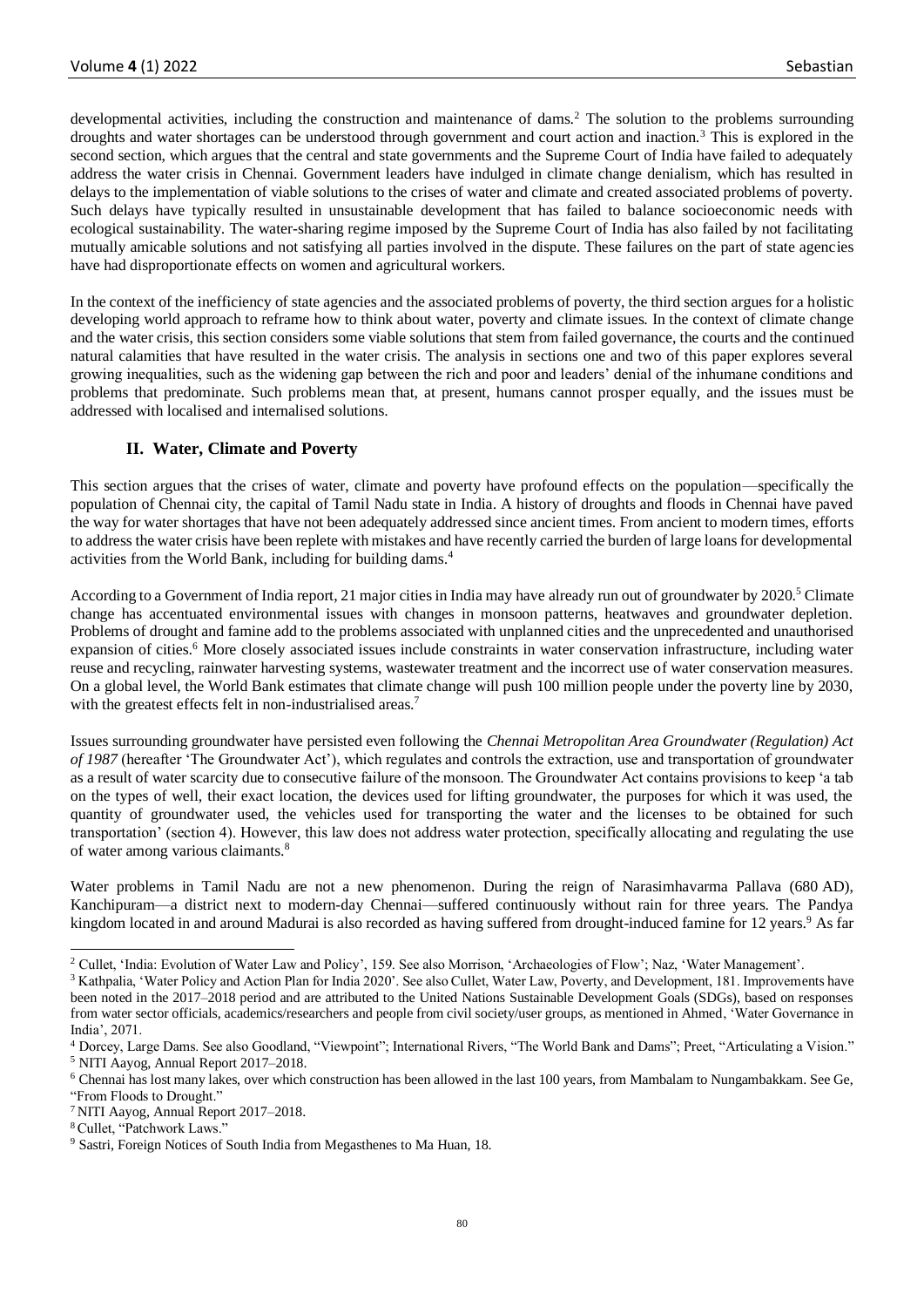back as between the third and first century BC, ancient Tamil poet Thiruvalluvar<sup>10</sup> wrote in one of his couplets that rain had preserved the world, signifying the importance of water. Tamil Nadu has experienced several devastating famines, with one of the most severe in the year 1781.<sup>11</sup> This famine affected nearly all the districts of Tamil Nadu and resulted in the deprivation of basic needs and mass deaths.<sup>12</sup> It further led to large-scale migration within Tamil Nadu to less-affected districts until the end of the famine in 1784.<sup>13</sup> Another major famine occurred in 1790, though it was confined to the northern districts of Tamil Nadu. Unlike the 1784 famine,<sup>14</sup> during which there was government assistance, on this occasion, there was mismanagement, maladministration and frequent plundering, which aggravated the gravity of the famine. Nearly a century later, the 1876 famineaffected Madras Presidency (as it was called then) resulted in vast barren tracts across the country.<sup>15</sup>

Ancient Tamil literature details famine-like conditions in the state lasting three to 12 years.<sup>16</sup> Historically, segregation under the caste system resulted in concepts of purity around water, with the untouchable caste (Dalits) deprived of access to water, particularly from wells. Higher caste dominance is seen over various water sources, such as rivers, ponds and wells at the source or higher point, such that lower caste communities do not pollute the water sources. The Society for Promoting Participative Ecosystem Management and the National Conference of Dalit Organizations state that 'water is used as a weapon to control and subjugate excluded communities'.<sup>17</sup>

An attempt to resolve the water crisis was made during the British era in India in 1876 when a small tract of land was taken over to build a tank at Puzhal, an agricultural town at the northwestern edge of present-day Chennai. Over time, its capacity was increased to 3,300 million cubic feet from its original 500 million cubic feet to accommodate the demands of a growing city. Renamed the Red Hills reservoir, the tank was the first of many centralised water projects in Chennai.<sup>18</sup> There were also proposals to tap water from the Kosasthalaiyar river, 160 km from Chennai, which involved constructing a masonry weir across the river and diverting the water to Cholavaram—a British plan to address the water crisis.

Before independence, in 1941, a drinking water reservoir was constructed in Poondi, near Chennai. The next year, a dam was built at the Kosasthalaiyar river, at the point at which the Cooum river split off as a distributary. The flow of the Kosasthalaiyar was diverted to the Poondi reservoir and from there to Chennai, resulting in disruptions and further water shortages. Added to these problems were continued deficient rainfall and droughts. Three consecutive years of deficient rainfall from 1968 to 1970 and the drought conditions of 1966, 1967, 1979, 1982, 1983, 1985, 1986, 1987, 1989, 1992, 1999 and 2000 posed a variety of problems. The droughts that occurred from 1977 to 1991 resulted in recurrent drinking water shortages in major parts of the state.<sup>19</sup> The heavy floods of 2005 and 2006 resulted in a draft 20-year master plan with the Chennai Metropolitan Development Authority, which stated that the failure of major rivers and other drainage systems led to floods.<sup>20</sup> The severity of the drought in Tamil Nadu was the result of aberrations in rainfall, overexploitation of groundwater, low reservoir levels and drought-prone soil types.<sup>21</sup>

As of 2018, all four reservoirs,<sup>22</sup> all three rivers, the wetlands and the Buckingham Canal in and around Chennai are dry, except for a few small exceptions. Major concerns include a lack of proper desilting and dumping of sewage in water bodies. An increase in population, thriving information technology (IT) and automobile sectors and the real estate boom have also resulted

<sup>&</sup>lt;sup>10</sup> Dates of birth and death unclear. Speculations are that he flourished in circa 1st century BC or 6th century AD India. See Mageswari, "Contemporary Social and Cultural Relevance," 1266.

<sup>&</sup>lt;sup>11</sup> Sami, "Famine, Disease, Medicine and the State in Madras Presidency (1876-78)."

<sup>&</sup>lt;sup>12</sup> Menon, "The Carnatic Debts," 10. See also Selim, "4 Things You Need to Know."

<sup>&</sup>lt;sup>13</sup> Maharatha, "The Demography of Indian Famines."

<sup>&</sup>lt;sup>14</sup> Babu, "A Study of the Factors," 3.

<sup>&</sup>lt;sup>15</sup> Lardinois, "Famine, Epidemics and Mortality," 454.

<sup>&</sup>lt;sup>16</sup> Nathan, "Droughts in Tamil Nadu."

<sup>&</sup>lt;sup>17</sup> Fatah, "In India, Water and Inequality are Intertwined."

<sup>18</sup> Gupta, "Urban Floods and Case Studies Project."

<sup>&</sup>lt;sup>19</sup> Chandrasekar, "Rainfall, Drought and Agricultural Output." During the 1966 drought, there were two consecutive weeks of severe drought, but no moderate droughts occurred during the kharif season. In 1967, there were three consecutive weeks of severe drought conditions followed by three weeks of moderate drought. In 1979, chronic drought occurred, with nine consecutive weeks of severe drought followed by moderate drought, and a similar situation occurred in 1982. The droughts of 1986 and 1987 were also chronic and significant for Tamil Nadu and India. In 1999, the state experienced more significant declines in monsoon rainfall, affecting crop production, mainly groundnut and cotton.

<sup>20</sup> CDMA, Second Master Plan for Chennai Metropolitan Area, 2026. Volume 1. Introduction.

<sup>21</sup> Murugesan, "Drought - No Stranger to Tamil Nadu," 3.

<sup>&</sup>lt;sup>22</sup> Puzhal, Chembarambakkam, Sholavaram and Poondi in the outskirts of the city are dry. See Express News Service, "All Major Reservoirs."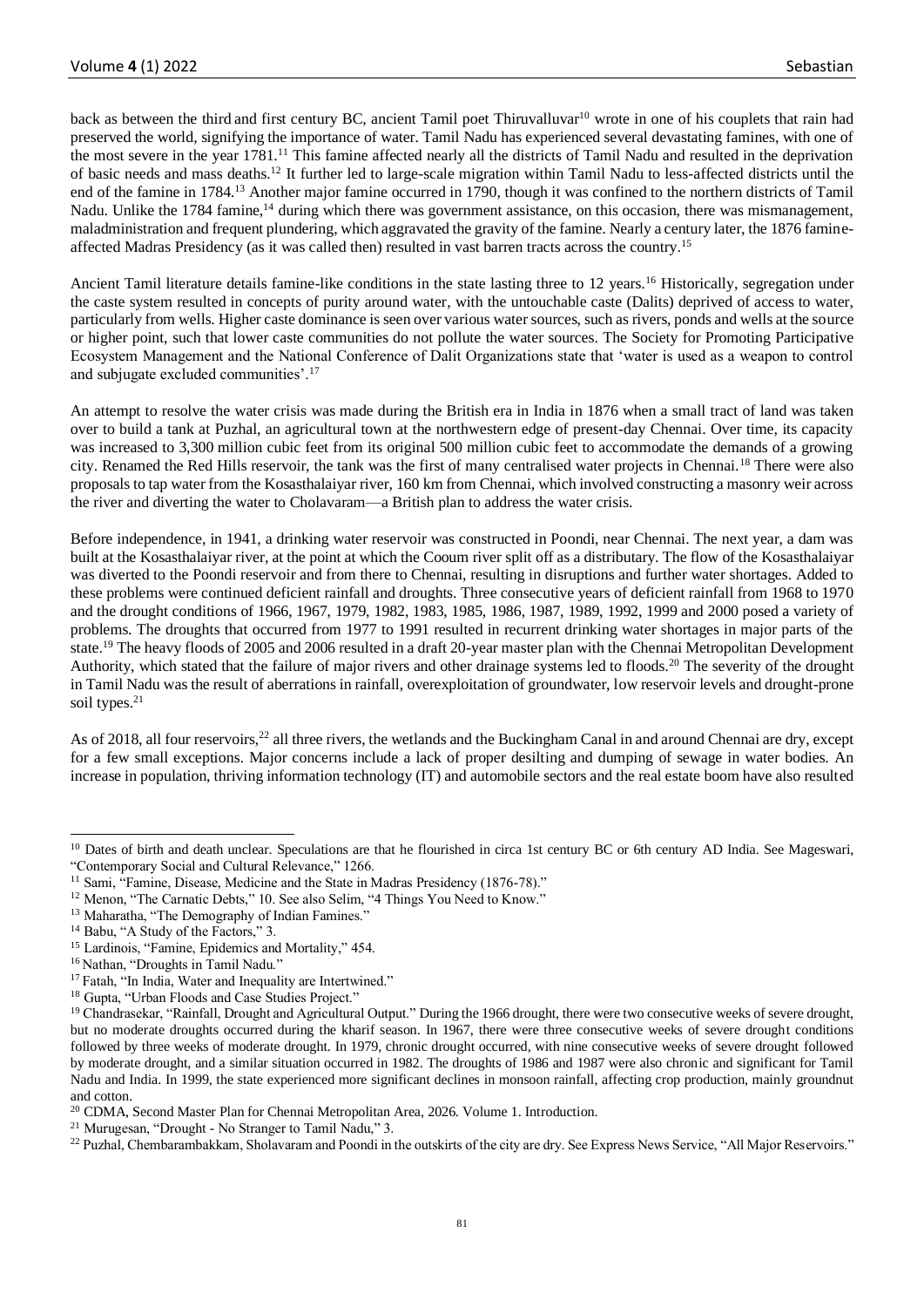in the encroachment of land rich in biodiversity, such as the Pallikaranai marsh, stressing the land and accentuating water scarcity.<sup>23</sup>

Financial assistance to the Tamil Nadu Government to begin construction of a new Veeranam project to supply water to Chennai came from the World Bank in 1993.<sup>24</sup> This project draws 190 mld of raw water from the lake, completes conventional treatment and organises the conveyance of the treated water by pumping over a distance of 230 km to Madras (as it was then called) city for distribution.<sup>25</sup> The major aims of the Veeranam project were to make source improvements, such as desilting and lining the lake, completing restoration, raising the bund of the lake, removing a portion of shoal from near the inlet point of Vadavar and widening the Thotti Voikal inside the late. Other improvements related to the raw water intake and pumping stations nearby at Sethiathope, Vadakuthu and Chendur. Improvements were also to be made to water treatment plants and the pumping station at Mangalam and the transmission main from Sethiathope.<sup>26</sup> After two years, the government of Tamil Nadu changed. The new government (Dravida Munnetra Kazhagam [DMK]) decided to shelve the project,<sup>27</sup> fearing that it would lose the upcoming elections if it were to take up the project.

Climate change has increased the effect of the water crisis.<sup>28</sup> thereby resulting in an increased dependency on the corporation water that the city supplies, which arrives only once every 15 days for a limited period.<sup>29</sup> In recent years, there has been a spike in prices and discontinued service.

A United Nations (UN) report stated that water demand will double supply by 2030, affecting the lives of hundreds of millions.<sup>30</sup> Another UN report warned that 'depletion of biodiversity and water resources and degradation of marine and terrestrial habitats have brought the planet to the brink of ecological collapse'.<sup>31</sup> Unlike threats to land, such environmental threats are not perceived as serious, and this reflects in a disconnect with people's nature.<sup>32</sup> This disconnect is capitalised on by governments and private profiteers, who exploit crises with socially oppressive and big-budget projects, such as desalination and the interlinking of rivers.<sup>33</sup> Such projects have resulted in the salination of water through hand pumps, with adverse effects on aquatic life due to waste, including dirty water and trash rejects, being dumped by the factory. The ecology has also been affected by desalination projects built on marshlands. Affected villagers now have to rely on external sources for water (private bottled water) and food (non-availability of fish). The impudence of the so-called developmental work has paved the way for the setting up of two more desalination plants: a 150-mld DSP plant funded by Germany's KfW and another 400-mld plant with Japanese support.<sup>34</sup> A third is currently on its way.<sup>35</sup>

The 150-mld DSP plan includes a seawater intake facility with a reverse osmosis (RO) section, post-treatment section and brine discharge facility. A water transmission system has also incorporated the pre-treatment steps. The RO system uses water from the pre-treatment using a filtered water pump. Post-treatment, the limestone system is used to handle easiness before the water is delivered to consumers. The water quality is adjusted with NaOH to maintain a positive Langelier Saturation Index. Disinfection is conducted with chlorine.<sup>36</sup> The product water transmission pumps at the DSP transports the desalinated water through water transmission mains, water distribution stations and networks. A brine header (from the RO trains) is connected

<sup>&</sup>lt;sup>23</sup> Ge, "From Floods to Drought."

<sup>&</sup>lt;sup>24</sup> The earlier project, in 1967, had also failed. See details at https://cuddalore.nic.in/tourist-place/veeranam-lake/.

<sup>&</sup>lt;sup>25</sup> "Environmental Assessment of Second Madras Water Supply Project New Veeranam."

<sup>&</sup>lt;sup>26</sup> "Environmental Assessment of Second Madras Water Supply Project New Veeranam," 33, 38.

<sup>&</sup>lt;sup>27</sup> The previous Chief Minister Jayalalithaa (AIADMK) accused the DMK of shelving this project for political reasons and out of fear that it would fail just like the original. See "Jayalalitha Slams DMK for its Failures."

<sup>&</sup>lt;sup>28</sup> UN Water, Water and Climate Change. See also Garthwaite, "The Effects of Climate Change on Water Shortages."

<sup>&</sup>lt;sup>29</sup> Ge, "From Floods to Drought."

<sup>30</sup> Molden, Water for Food.

<sup>31</sup> Brondizio, Global Assessment Report.

<sup>32</sup> Latour, Down to Earth.

<sup>&</sup>lt;sup>33</sup> Padalam, Sulerikattukuppam, a fishing hamlet one hour's drive from Chennai, is another solution-impacted community. Until 2011, the villagers had consumable sweet water accessible from shallow hand-pumps. This changed during construction of a 100 million litres per day seawater desalination plant to supply water to the IT corridor in the city's south. The dunes that sustained the subsurface water were levelled, and the running of massive pumps to level the foundation throughout the day for months saw the freshwater flow from the surrounding sands into the deep foundation pits. Over time, the structures built into the sea for plant construction caused sea erosion.

<sup>&</sup>lt;sup>34</sup> Supply and Sewerage Board, Republic of India Preparatory Survey on Chennai Seawater Desalination Plant Project.

<sup>&</sup>lt;sup>35</sup> Lakshmi, "Work on Third Desalination Plant."

<sup>36</sup> More information about desalination pretreatment can be found at Lenntech, "Desalination Pretreatment: Seawater Chlorination."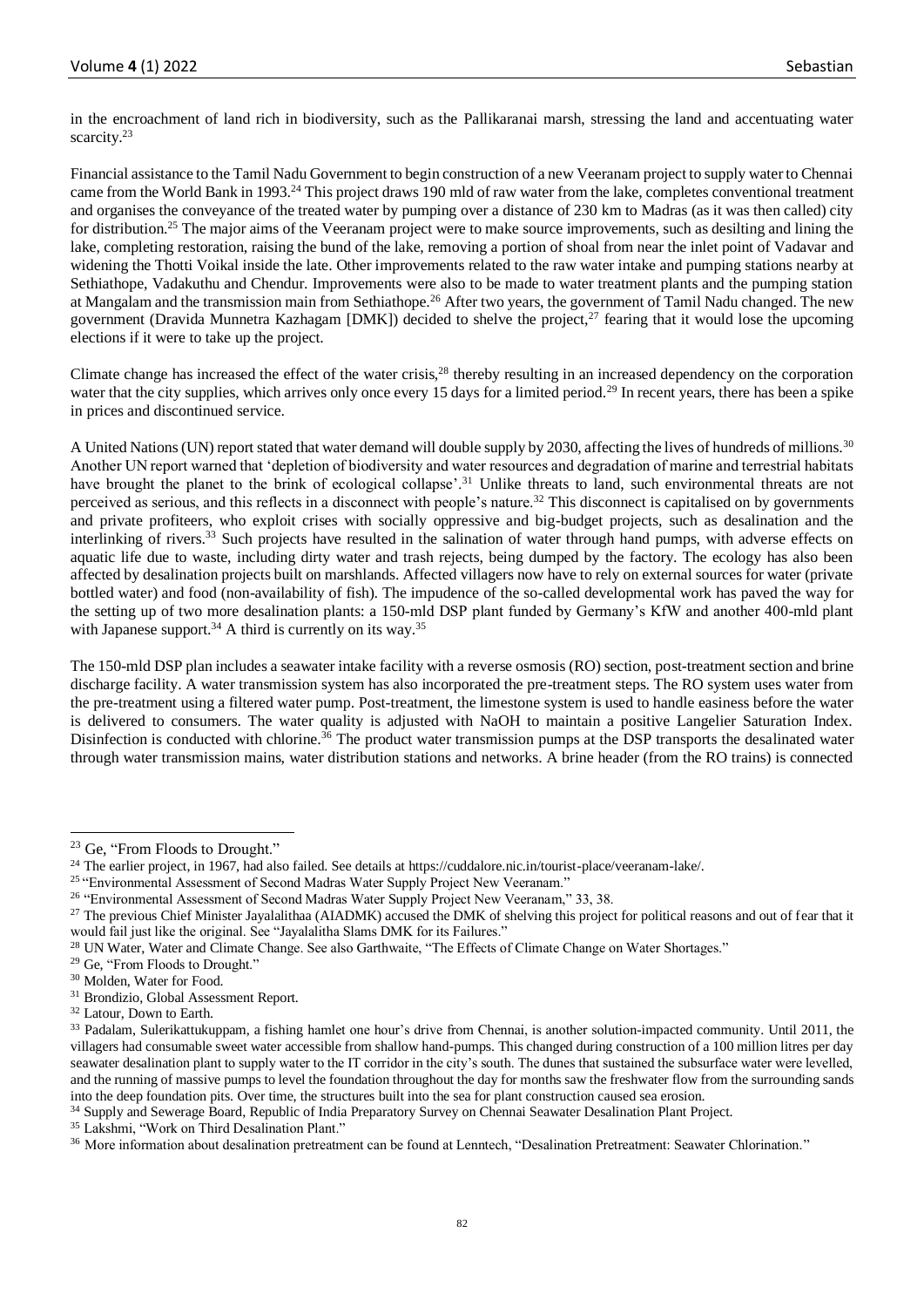to the discharge pit to receive neutralised wastewater for dealing with effluents from the wastewater tanks. Lastly, effluents are discharged from the DSP to the discharge pit to the sea through discharge pipes.<sup>37</sup>

Desalination plants affect wetlands and the groundwater-rich agrarian sprawl of the Chennai Corporation, which includes the Chennai District (or Chennai Core City) and part of the districts of Thiruvallur and Kancheepuram.

The disconnect between public policy and the role of actors is relevant in managing and inducing law and technology in the case of droughts, water shortages and erratic rainfall. The problem of city water supply pertains to the equity that involves different sections of the population. A scarcity of water and food affecting disadvantaged populations aggravates infectious disease rates. The poor are on the receiving end of weak health systems, poor infrastructure, reduced technological capability and scarce resources to adapt to climate change and the water crisis. The usual slow state response to droughts has resulted in the poor being entirely dependent on groundwater, which has emerged as a depleting source. High-priced water from private tankers, particularly in Chennai,<sup>38</sup> and the lack of rainwater harvesting systems in Chennai<sup>39</sup> have resulted in widening gender inequities as women line up for hours to fill their pots with water, with the responsibility for water collection for the household falling solely on them.<sup>40</sup>

The effect of this is the persecution of refugees and migrants in their countries, and the large numbers are small compared with the volume of environmental refugees and immigrants who come from neighbouring countries due to natural calamities and rising sea levels.<sup>41</sup> The crisis has resulted in water being transported from the outskirts to Chennai. This has caused livelihood problems in the villages<sup>42</sup> and has drained water resources in the outskirts, resulting in a drop in the water table or the complete drying up of underground water. The remaining surface water has been either completely neglected or encroached on. This has also resulted in the dislocation of people from villages to cities, with a lack of opportunities in villages resulting in more people migrating to the city, creating a new lack of jobs and resources (including water) in cities, dislocating people from cities to villages. These social problems put a strain on both villages and cities.<sup>43</sup> Further, they threaten the rights of women, most notably rural women in developing countries, who are vulnerable to climate change. Women as the primary caregivers also experience an increase in their workload due to the water crisis and climate change that, in turn, affects the children through the absence of women at home to provide care. When mothers must leave the home to work due to the water crisis, the responsibility falls on teenage girls, who are taken out of school to look after younger children or conduct household chores.<sup>44</sup> The psychological influence of climate change and the scarcity of water is more significant for marginalised individuals, with signs of distress being common.<sup>45</sup> The disproportionate effect of climate change on marginalised people and the consequential effects of this on these populations in terms of social and environmental justice are significant.<sup>46</sup> Research in India has shown that global climate change is likely to worsen the effects of droughts in the years to come. A relationship has been found between the occurrence of drought and farmer suicides.<sup>47</sup> These problems must be addressed, with solutions to the water crisis requiring immediate attention and sustained results.

## **III. Government and Court Response to the Water Crisis**

The solution to the concerns surrounding droughts and water shortages can be understood through government and court action and inaction. The failure to adequately address the water crisis in Chennai by the central and state governments and the Supreme Court of India is explored in this section of the paper. Climate change denialism, which has led to a delay in the implementation of viable solutions to the crisis of water and climate and a failure to balance socioeconomic needs with ecological sustainability, is also addressed in this section. The water-sharing regime imposed by the Supreme Court of India has also failed by not

<sup>&</sup>lt;sup>37</sup> "400 MLD Sea Water Reverse Osmosis Plant (Desalination Plant) Project." See also Supply and Sewerage Board, Republic of India Preparatory Survey on Chennai Seawater Desalination Plant Project.

<sup>38</sup> The Wire Staff, "Private Vendors Increase Prices." See also TNN, "Tanker Water."

<sup>&</sup>lt;sup>39</sup> Raghavan, "Rainwater Harvesting." See also Fong, "Leveraging Rooftop Rainwater Harvesting"; Thirumurthy, "Over 40,000 Buildings"; Karunanithi, "Why Chennai-style Rainwater Harvesting Doesn't Work."

<sup>40</sup> Trivedi, "Responding to Day Zero Equitability."

<sup>&</sup>lt;sup>41</sup> Brown, "Migration and Climate Change." See also Basu, "Water Scarcity and Migration"; Iceland, "Water Stress."

<sup>42</sup> Janakarajan, "Urbanization and Peri-urbanization," 51.

<sup>&</sup>lt;sup>43</sup> Janakarajan, "Urbanization and Peri-urbanization."

<sup>44</sup> See Koolwal, "Access to Water."

<sup>45</sup> O'Brien, "Drought as a Mental Health Exposure," 181. See also Willox, "Examining Relationships," 169.

<sup>46</sup> Hayes, "Climate Change and Mental Health," 28.

<sup>47</sup> Deshpande, "Suicide by Farmers in Karnataka." See also Sarma, "Is Rural Economy Breaking Down?"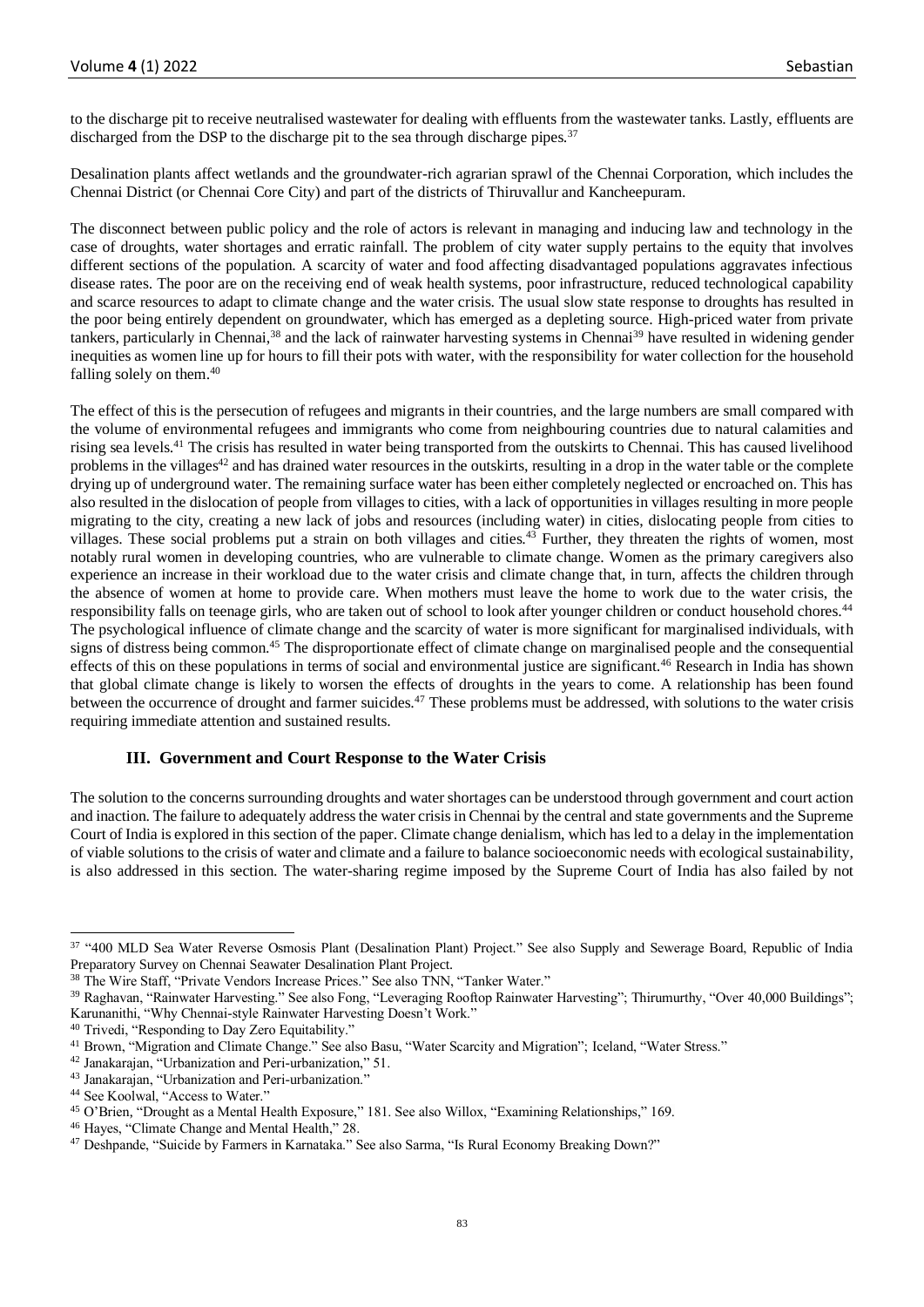facilitating mutually amicable solutions. These failures on the part of the two public agencies, the government and the court, unduly affect women and agricultural workers.<sup>48</sup>

The World Water Assessment Programme ([WWAP] 2003), while acknowledging that the water crisis is essentially a crisis of governance, states that 'the weaknesses in governance systems impede progress towards sustainable development and the balancing of socio-economic needs with ecological sustainability'.<sup>49</sup> Governance to curb climate change and ease the water crisis must imbibe the actual mechanics of wielding influence and social change. Leaders' perceptions influence public policy, and there is space for using strategies, particularly in focused practical dimensions.<sup>50</sup> In the context of climate change and the water crisis, the large-scale implementation of strategies by the general population makes it the epicentre for the argument of influence and action.<sup>51</sup>

During Prime Minister Narendra Modi's first term in office in 2014, he stated that the climate has not changed—rather, our habits have changed, and this change in habits is what is responsible for the destruction of the environment. Prime Minister Modi made his comment in response to a question on concerns about climate change by a school student.<sup>52</sup> He has held a second term from 2019 and has not issued a rectification since. Former US President Donald Trump opted out of the Paris Agreement, an international treaty on climate change,<sup>53</sup> stating that he did not believe the climate change report submitted by his government. Inaction by 'climate quietists' who state that 'everything will be all right in the end'<sup>54</sup> has resulted in the overlooking of viable solutions to the crises of water and the climate.

India's position on the Paris Agreement as an Intended Nationally Determined Contributions, with a submission made to the United Nations Framework Convention on Climate Change in October 2015, states a commitment to cutting the emissions intensity of the country's gross domestic product by 33–35% from 2005 levels by 2030. India included in its submission that the requirement to achieve its 2015–2030 goal was 2.5 trillion USD.<sup>55</sup>

The former Chief Minister of Tamil Nadu, Edappadi K. Palaniswami, downplayed the scarcity of water in June 2019, dismissing associated reports as an exaggeration by the media and the opposition.<sup>56</sup> In the same period, S. P. Velumani, the state minister of Tamil Nadu for the municipal administration, claimed that the alleged drought and water crisis was a rumour.<sup>57</sup> This indifference by leaders reflects the absence of a common world for them and a lack of thought to the common man. This denial has led to new forms of injustice and inequality strung together by contradictions present in the climate change debate of the different effects of the crisis on the rich and the poor.<sup>58</sup> Other notions of wealth and accessibility are intertwined with this argument and are bound up with the issue of economic growth and the state of the environment.<sup>59</sup>

The question of whether drought is real as opposed to a rumour affects the implementation of mechanisms to work for recovery, avoidance, tolerance and escape that become the consequence of inaction. For example, the Tamil Nadu state government initially refused water offered from the neighbouring state of Kerala to recover from the drought based on the notion that the drought was not real,<sup>60</sup> before finally beginning to accept help from other states after it was too late.<sup>61</sup> Neither of the two prominent political parties (All India Anna Dravida Munnetra Kazhagam and the DMK) has taken measures to protect wetlands and floodplains in recent decades, with periodic accusations from both parties that the other has pledged people's interest for their political survival.<sup>62</sup>

<sup>48</sup> Jain, "Women Bear the Burden." See also Division for the Advancement of Women, "Women and Water."

<sup>49</sup> UNESCO Division of Water Sciences, World Water Assessment Program, 30.

<sup>50</sup> Alasuutari, "Epistemic Governance," 67.

<sup>51</sup> Partida, "The World is in a Water Crisis."

<sup>52</sup> Indian National Congress, "PM Narendra Modi on Climate Change."

<sup>53</sup> "Paris Climate Deal."

<sup>54</sup> Latour, Down to Earth, para 3.

<sup>55</sup> Ministry of Environment, Forest and Climate Change, India's Intended Nationally Determined Contribution.

<sup>56</sup> TNM Staff, "TM CM Palaniswami."

<sup>57</sup> Special Correspondent, "Misleading Information."

<sup>58</sup> See generally, Mendelsohn, "The Distributional Impact"; *Steiner, "Climate Change is a Threat."*

<sup>&</sup>lt;sup>59</sup> Brock, "Economic Growth and the Environment." See also Grossman, "Economic Growth and the Environment."

<sup>60</sup> Agamben, What is Real?

<sup>&</sup>lt;sup>61</sup> Kaveri, "Kerala Offers." The offer from the Kerala Government of about 2 million litres of water every day was accepted by Tamil Nadu on a later date. See also Press Trust of India, "Palaniswami Welcomes Kerala's Water Offer."

<sup>62</sup> India Today Web Desk, "As Tamil Nadu Reels." See also "MK Stalin blasts AIADMK."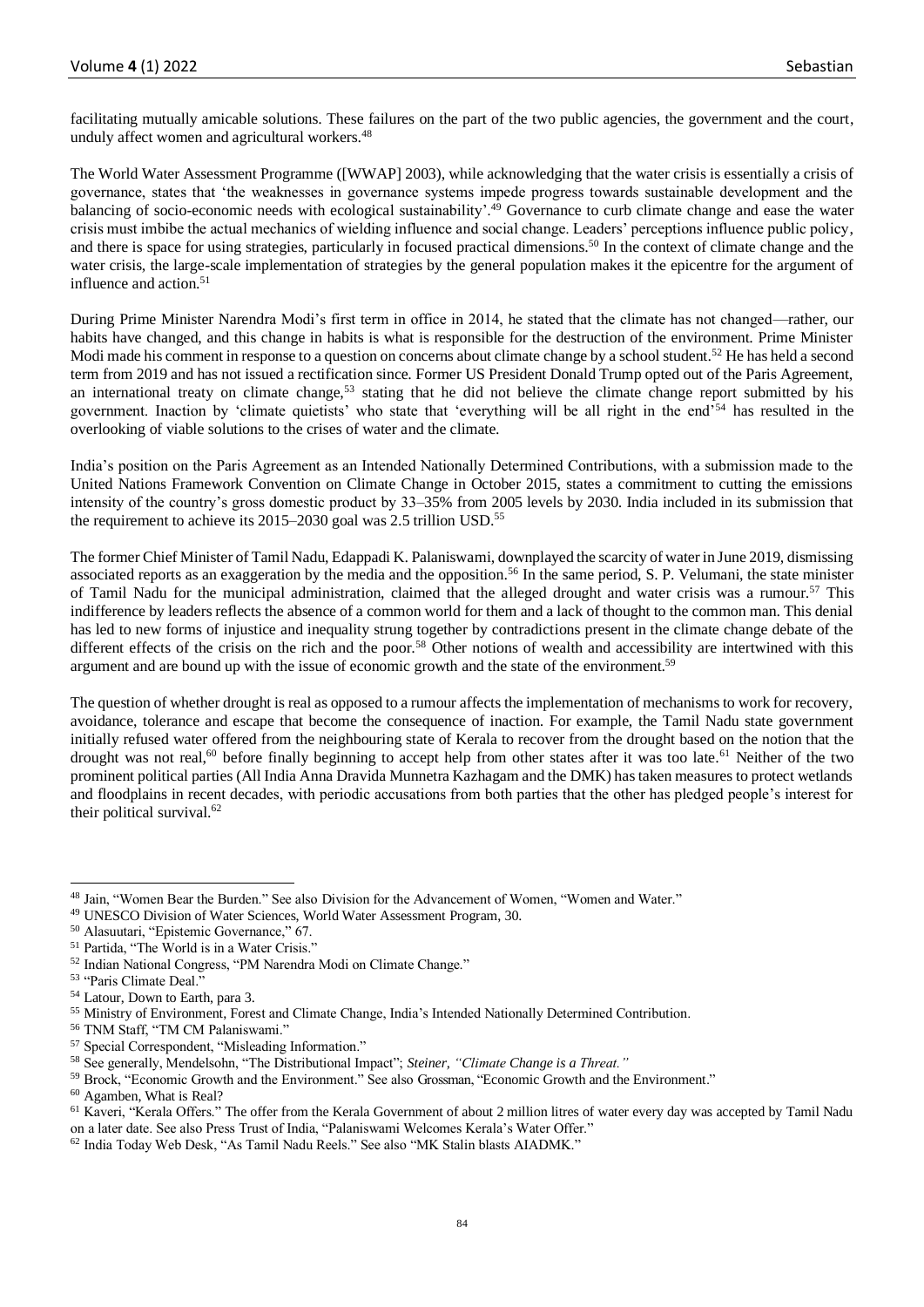At the national level, the Bharatiya Janata Party's 2014 election manifesto mentioned drinking water for all. However, government funding has been reduced for its rural drinking water program over the last few years.<sup>63</sup> The Bharatiya Janata Party's 2019 election manifesto made promises for a new ministry for water and a 'Jal Jivan Mission' to ensure piped water to households by 2024. Although the government has established a new ministry, critics are sceptical of its usefulness.<sup>64</sup> The 2020 budget allocations resulted in increased allocation for drinking water while reducing funds for water conservation purposes.<sup>65</sup> Issues that have not been taken up as electoral issues include the absence of initiatives to restructure water institutions and address reductions in groundwater, lobbying for large dams, the increasing footprint of the urban water sector and the decline of the state of rivers. <sup>66</sup> The circumstances of modernisation, whereby there is a conflict between modern humans and their surroundings and the effect of climate change, represent a state of war, albeit a phony war, seen as omnipresent by some while being ignored by others.<sup>67</sup> Donald Trump, then President of the US, ignored warnings surrounding climate change while pulling out of the Paris Accord, claiming that the threat of climate change applies unequally to nations. This meant he was unable to see the dangers of engaging in a war with climate change.<sup>68</sup>

Indian politicians endlessly politicise water issues by blaming the opposition party for the ongoing water crisis;<sup>69</sup> however, drinking and irrigation water is not an issue during election campaigning, nor do voting patterns reflect the fact that voters value these issues.<sup>70</sup> The Delhi state government is an exception to voting patterns; here, the electorate rallied around the central issues of water and electricity, and this resulted in the election of a non-traditional political party.<sup>71</sup>

As a consequence of inaction, in December 2015, the Chembarambakkam reservoir filled up and overflowed following the monsoon, which resulted in the opening of the sluice gates, sinking significant parts of the city.<sup>72</sup> All four reservoirs on which Chennai depends for its water supply are now dry.<sup>73</sup>

Concerns surrounding water scarcity and the distribution of resources resulted in the Supreme Court of India's decision to look for an ideal mechanism for water sharing between the neighbouring states of Tamil Nadu and Karnataka.

The distribution of water between the three neighbouring states of Kerala, Karnataka and Tamil Nadu has been an issue of contention from 1799 to the present. The Supreme Court analysed the issue of water sharing from the genesis of the controversy, starting from the Subsidiary Alliance Treaty in 1799 and the continued conflict between the three states. Over time, work was undertaken in the territory of the State of Mysore to restore the river; this was protested by the Collector of Tanjore in the Madras Presidency,<sup>74</sup> with continued insistence that the State of Mysore had the right to use the natural water forces flowing through its territory.<sup>75</sup> Thereafter, efforts seeking equal participation for any new reservoir work and irrigation were made by the States of Madras or Mysore on the river Cauvery by an agreement in 1892. A subsequent agreement in 1924 related to regulation of the discharge of water through and from the concerned reservoir was agreed to by the Mysore Government. Subsequent agreements were made between both states, before and post-independence, regarding the extension of irrigation areas, the covering of new irrigation areas and the need to avoid water use fluctuations.<sup>76</sup> However, none of these agreements resolved the water sharing and irrigation issues between the states, and, following numerous attempts to resolve the issue, litigation commenced. The most recent attempt at litigation culminated on 16 February 2018, when the Supreme Court of India delivered its verdict considering the drinking water needs of Karnataka in the face of an acute water crisis and widespread unrest in both states. The Supreme Court of India was unwilling to interfere in the orders of the Cauvery Water Disputes

<sup>63</sup> Venkataramakrishnan, "The Election Fix."

<sup>64</sup> Sengupta, "Can Ministry of Jal Shakti Save Indian Rivers?"

<sup>65</sup> Mathur, "Budget 2019."

<sup>66</sup> Thakkar, "A Story of Missed Opportunities."

<sup>67</sup> Latour, Down to Earth, 90.

<sup>68</sup> Latour, Down to Earth, 90: 'By pulling out of the Paris Accord, Trump explicitly triggered, if not a world war, at least a war over what constitutes the theater of operations. We Americans don't belong to the same earth as you. Yours may be threatened but ours won't be'. <sup>69</sup> See, for example, Hanasz, "The Politics of Water Governance," 1.

<sup>70</sup> Ge, "From Floods to Drought."

<sup>71</sup> AAP, 70-Point Action Plan.

<sup>72</sup> Ramani, "A Wrong Call." See also Lakshmi, "Gates of Chembarambakkam."

<sup>&</sup>lt;sup>73</sup> "Chennai Water Crisis." See also Subramani, "How Chennai Overcame"; Ministry of Jal Shakti, "1892 Agreement between Mysore and Madras."

<sup>74</sup> *The State of Karnataka by its Chief Secretary to Government v State of Tamil Nadu by its Chief Secretary & Ors. and State of Kerala through the Chief Secretary to Government v State of Tamil Nadu through the Chief Secretary to Government and others*, Civil Appeals 2453 and 2454 of 2007, Supreme Court of India, 50.

<sup>75</sup> *The State of Karnataka by its Chief Secretary to Government*, 53.

<sup>76</sup> *The State of Karnataka by its Chief Secretary to Government*, 62.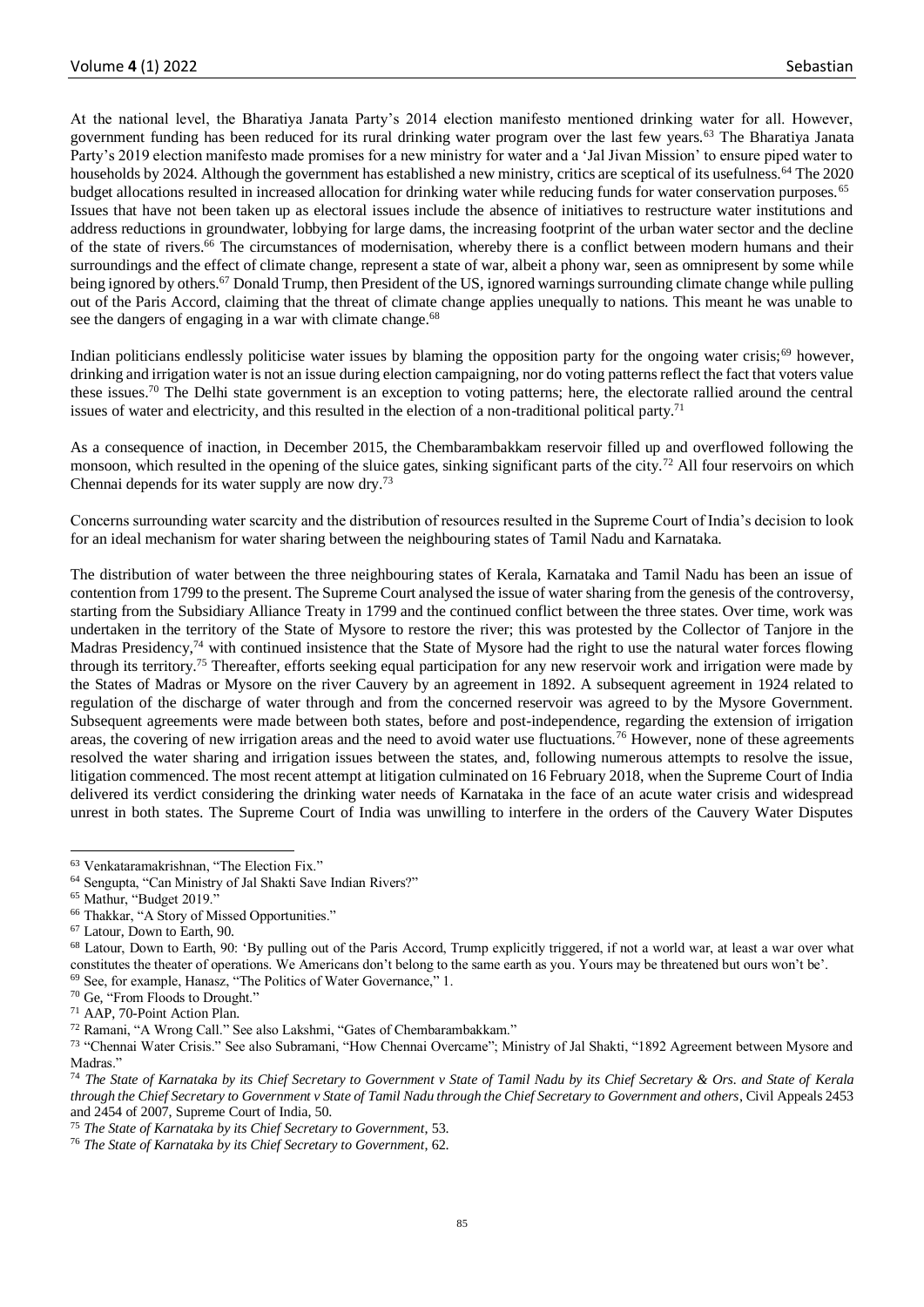Tribunal, which made some realignments in water allocation. Tamil Nadu was asked to consider its underground water sources, and its share was reduced by 10 tmcft (one thousand million cubic feet).<sup>77</sup>

| <b>State</b> | Quantity of water allocated in 2018                                                                                                                                      |
|--------------|--------------------------------------------------------------------------------------------------------------------------------------------------------------------------|
| Karnataka    | 284.75 tmcft (increased by 14.75 tmcft)                                                                                                                                  |
| Tamil Nadu   | 404.25 tmcft (as opposed to 419.25 tmcft). Reduced water share from 192 tmcft to<br>177.25 tmcft received from the Karnataka, TamilNadu inter-state border, Biligundulu) |
| Kerala       | 30 tmcft (no change from Tribunal decision)                                                                                                                              |
| Puducherry   | 7 tmcft (no change from Tribunal decision)                                                                                                                               |

|  | Table 1: Quantity of water allocated to Karnataka and other neighbouring states by the Supreme Court of India in 2018 |  |  |  |
|--|-----------------------------------------------------------------------------------------------------------------------|--|--|--|
|  |                                                                                                                       |  |  |  |

Attempts to implement the Supreme Court of India's decision were met with protests, with the Tamil Nadu Government filing a contempt petition before the Supreme Court of India seeking action against the Central Government for 'willfully disobeying' the court's order.<sup>78</sup> This intervention of the Supreme Court of India for an ideal mechanism to deal with a failed water-sharing nexus between the two states of Tamil Nadu and Karnataka has been unsuccessful in recent, with technology excluded from any intervention.<sup>79</sup>

The Supreme Court's decision has had a wider range of repercussions, as the water crisis is non-linear and affects not only the shortage of drinking water but also the accessibility of clean drinking water. The crisis also affects regional conflicts over water access. Addressing this nexus should be the focus for any policy and technology change developed to adapt to or mitigate the effects of climate change. In this nexus, water projects, such as dams, are also a source of electricity development as part of post-independence structural economic reforms and have resulted in indebtedness through development loans from the World Bank and the Asian Bank.<sup>80</sup>

Implications of the court's decision are affected by the wealth divide, the water crisis and the associated problems of food and energy. A direct implication of governance impudence is that more people compete for fewer resources, with rising water prices due to scarcity. Such circumstances create a state of desperation, endangering civil rights, democracy and the rule of law. A UN Human Rights report pointed out that human rights may not survive such an upheaval.<sup>81</sup> In the context of extreme wealth inequalities in India,<sup>82</sup> with increased state inequalities in a few states in particular, including the state of Tamil Nadu,<sup>83</sup> the ongoing water crisis and the effect of climate change pose similar challenges to human rights.<sup>84</sup> Women, children and socially and economically vulnerable populations are most affected. Water problems are gendered, with women being traditionally entrusted with fetching water for the home from public water points. $85$  Women often have to walk long distances and wait for many hours, depending on where the source of water is.<sup>86</sup> This has other repercussions, such as loss of education. When water availability is scarce, families can be forced to rely on unsafe water, which leads to disease and illness, death and higher infant mortality.<sup>87</sup> Women also lose out on agricultural employment, which creates livelihood problems. Such problems have been noted by women who report doing housework.<sup>88</sup> Other consequences of unhygienic water include ill effects on the unborn child when clean water consumption is sacrificed by women for other members of the family.<sup>89</sup>

The water crisis also stresses natural resources and the food supply.<sup>90</sup> This strain must be seen from the perspective of the population and natural resources. Population control measures, such as the two-child rule, have been put in place.

<sup>77</sup> *The State of Karnataka by its Chief Secretary to Government*, 62.

<sup>78</sup> Muruganandha, "Cauvery Management Board."

<sup>79</sup> D'Souza, "Nation vs. Peoples," 58.

<sup>80</sup> The World Bank, "Project Signing"; Asian Development Bank, "\$231 Million ADB Loan." See also Rich, "The Emperor's New Clothes."

<sup>81</sup> Alston, Climate Change and Poverty.

<sup>82</sup> Oxfam International, "India: Extreme Inequality in Numbers."

<sup>83</sup> Chadha, "Disastrous Inequality."

<sup>84</sup> Tallan, "Chennai's Water Crisis."

<sup>85</sup> Kulkarni, "Women and Decentralised Water Governance."

<sup>86</sup> Kulkarni, "Women and Decentralised Water Governance."

<sup>87</sup> Cronina, "Water in India."

<sup>88</sup> Janakarajan, "Urbanization and Peri-urbanization."

<sup>89</sup> Baker, "Impact of Social Capital."

<sup>90</sup> Mancosu, "Water Scarcity."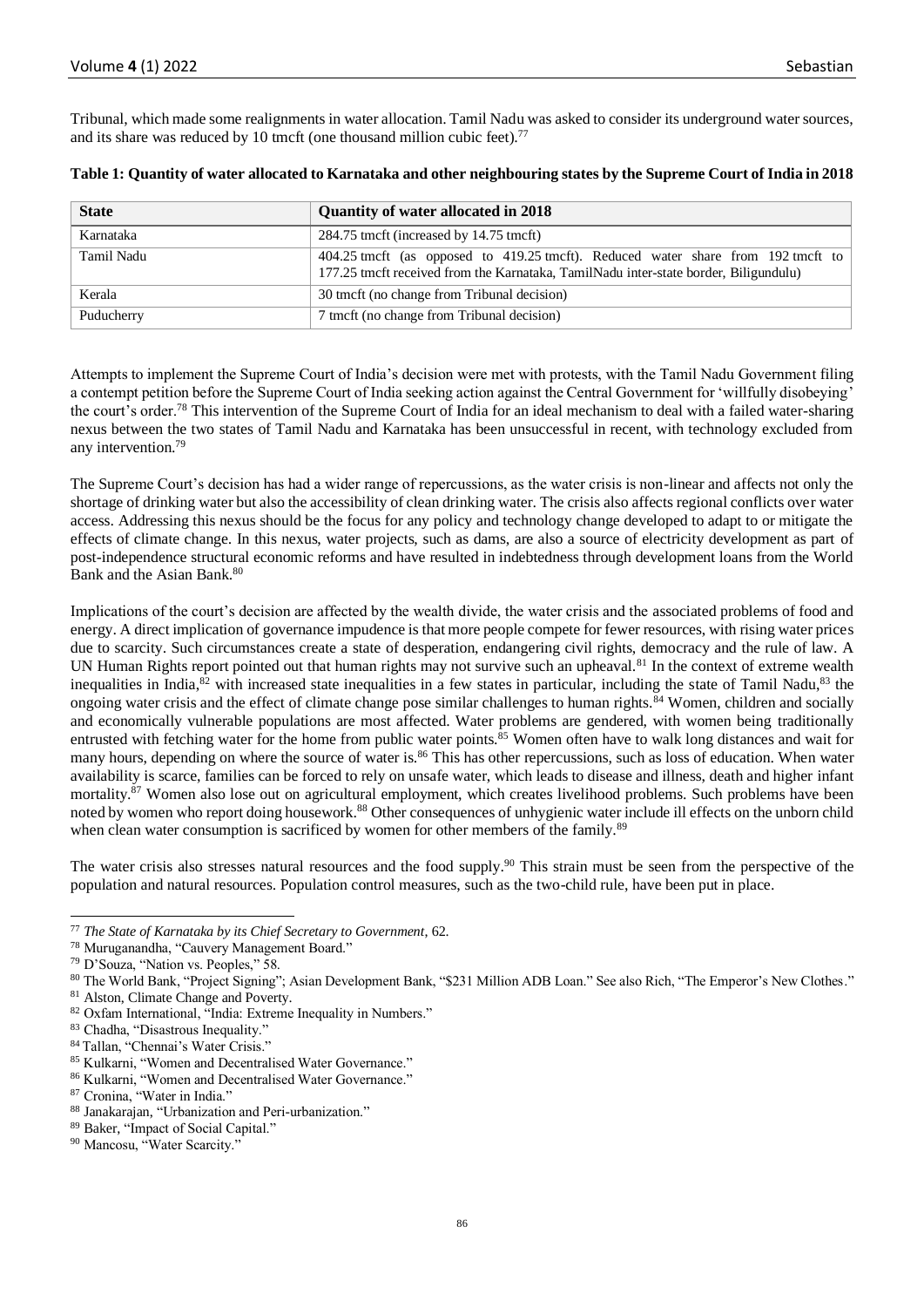The solution for population control and city expansion lies not in forcing people out. Instead, land-friendly economic opportunities must be created for people willing to migrate out of Chennai. Disassociating the link between the capital city of Chennai and the exercise of power over its peripheral areas can be a way to provide the motivation to migrate to peripheral regions of the State of Tamil Nadu.<sup>91</sup> In the case of migration outside the city of Chennai, access to water cannot be guaranteed by access to land, as groundwater is not accessible.

Data collection and dissemination, along with the use of various forums, have raised people's awareness and, in recent times, have mobilised audiences.<sup>92</sup> However, climate variability, agricultural collapse, soil erosion and mass migration from the global south are bound up with issues of conflict and insecurity.<sup>93</sup> In future, this will result in a new categorisation of migrants and environmental refugees, leading to social and political tension.<sup>94</sup> According to a UN Expert, 'the world is fast approaching climate apartheid where only the wealthy can afford basic resources in the face of fatal droughts, famine, and heatwaves'.<sup>95</sup>

## **IV. Solutions and Road Map for Chennai**

This section considers six viable solutions to the water crisis in the city of Chennai, focusing on solutions that can be implemented locally by policymakers to address the issues of water, poverty and climate collectively.<sup>96</sup>

Recommendations by the Chennai Metropolitan Development Authority in 2008 to avert floods in Chennai included converting the 'constraints in disposal of floodwaters into an opportunity … for augmenting urban water supply through the creation of additional storage capacity, developing a network of open spaces to provide a green environment to be used as flood moderators and for preventing encroachments'.<sup>97</sup> However, the recommendation to identify 'areas where development other than those appropriate to use them as open spaces which have to be prohibited or severely restricted' has been criticised as being out of touch with grassroots realities and as having the potential to lead to a lack of participation from stakeholders in assessing the viability of the solutions.<sup>98</sup> The first solution to this problem is to address stakeholder participation. Strategies for stakeholder participation can be used to prevent conflicts, manage trade-offs, raise awareness and build intersectoral complementarities at the right scale.

The Sustainable Development Goals set by the UN in 2015 mention local participation and other governance goals related to water resources.<sup>99</sup> This is in sync with the Organisation for Economic Co-operation and Development's (OECD) principles on water governance adopted by 34 member countries and endorsed at the ministerial level. These principles call for 'promoting stakeholder engagement for informed and outcome-oriented contribution to water policy design and implementation'.<sup>100</sup>

Four levels of stakeholder participation are advocated: (1) information, (2) implementation, (3) involvement and (4) representation.<sup>101</sup> Stakeholders should include residents, particularly from the farming community and women. Evidence shows that the participation of women in the management of water resources has resulted in its success.  $102$  Certain mandatory criteria may need to be included at each of the four levels. Identifying the appropriate mechanism for engaging stakeholders according to the situation, such as the need to prepare for upcoming water crises, is crucial to the success of stakeholder participation.<sup>103</sup>

Identifying and including vulnerable stakeholders and understanding their interest and motivation for participating in the policy process would prevent the arbitrary selection of participants.<sup>104</sup> This selection would also assist in ascertaining remedies for

<sup>&</sup>lt;sup>91</sup> Schatz, "When Capital Cities Move."

<sup>92</sup> The World Bank, "Raising Awareness."

<sup>93</sup> Roschmann, Climate Change.

Bhattacharyya, "Climate Change, Migration and Conflict," 3.

<sup>95 &</sup>quot;World Faces 'Climate Apartheid' Risk."

<sup>&</sup>lt;sup>96</sup> Partida, "The World is in a Water Crisis."

<sup>97</sup> CDMA, Second Master Plan for Chennai Metropolitan Area, 2026. Volume 1. Chapter 9.

<sup>98</sup> As mentioned in Comptroller and Auditor General of India, Report of the Comptroller and Auditor General of India. Flood Management and Response in Chennai and its Suburban Areas.

<sup>&</sup>lt;sup>99</sup> Sustainable Development Goals, United Nations Development Programme.

<sup>100</sup> OECD Water Governance Initiative Thematic Working Group 1, Stakeholder Engagement.

<sup>101</sup> Arnstein, "A Ladder of Citizen Participation," 216.

<sup>&</sup>lt;sup>102</sup> The recent Indian National Water Policy of 2012 acknowledges the importance of a women-centric water policy and infrastructure, considering the hardships caused to women as a result of water scarcity. Kholif, "Activating the Role"; Trivedi, "Women are the Secret Weapon"; The World Bank, "Promoting Women's Participation." See also Khandker, "Gender Perspective in Water Management." <sup>103</sup> OECD Water Governance Programme, Stakeholder Engagement.

<sup>&</sup>lt;sup>104</sup> See, for example, Boakye-Agyei, "Stakeholder Participation."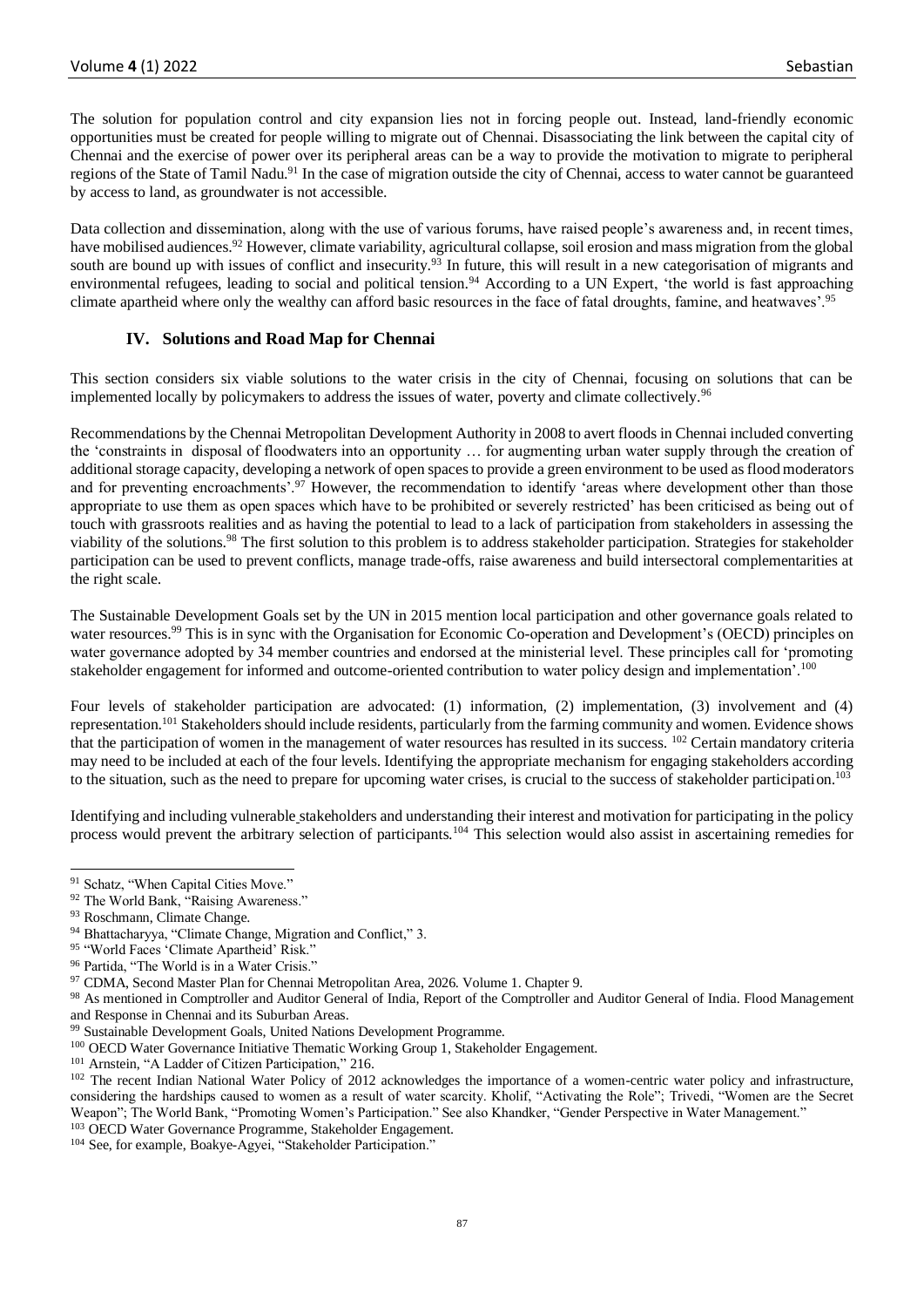implementing the engagement processes; handling customers complaints; and related policy guidance on whether, when and how to compensate a given water reform or project.<sup>105</sup> One commentator pointed out that this also addresses various concerns of 'absence of political will and leadership, the lack of time, staff and funding, weak supportive legal frameworks, resistance to change and reluctance to relinquish power, weak capacity, the lack of citizens' concern and awareness, information asymmetry, fragmented settings, and the complexity of issues at hand'.<sup>106</sup> Working in collaboration with the national level, Metropolitan, Municipal and District Assemblies have sought to acquire information on improved tools for better water quality and quantity management, thereby providing a valuable contribution to this field.<sup>107</sup> Other aspects of sharing views and priorities help increase stakeholders' willingness to pay, raise awareness on water risks and costs, foster co-production of services and policy, manage trade-offs related to water allocation and prevent or solve conflicts over water use.<sup>108</sup>

The involvement of stakeholders in water governance has seen success in India in civil society debates on the interlinking of rivers scheme by the Central Government, which was initiated after 2002. The involvement of public stakeholders included non-governmental organisations (NGOs), such as the South Asian Network on Dams, Rivers, and People, International Water Management Institute and the Centre for Science and Environment; water experts Mr Ramaswamy Iyer and Dr Jayanta Bandhyopadhyay; and formal interest groups, such as the National Civil Society Committee on Interlinking of Rivers in India and WaterWatch Alliance. There were ad hoc recourses used by interest groups to facilitate dialogues and pressurised governments to release documents and reports related to the proposed schemes into the public domain. This resulted in a critical evaluation of the detailed project report for the Ken-Betwa link by the National Civil Society Committee on Interlinking of Rivers in India, which found serious shortcomings.<sup>109</sup> A similar arrangement, resulting from stakeholder participation in Chennai, has been by NGOs and ad hoc interest groups. While these actions are important, they are not a panacea and must work collectively with other solutions, particularly in terms of the resources available, to facilitate widespread engagement.

As Chennai is a temple city, a second viable solution would be to revive temple tanks.<sup>110</sup> In previous centuries, the water stored in tanks attached to temples known as *kovilkulam* was designed for the ritual baths of the deity. This water was also available for devotees to wash their hands or feet in or to engage in a holy dip before entering a temple. The temple tank was the focal point of several Hindu religious festivals, such as the *theppam* or float festival, for offering prayers to one's ancestors and meditating on the banks. Successive rulers of ancient Tamil Nadu underscored the importance of the temple tanks.<sup>111</sup> The temple tanks were generally structured with corridors and flights of steps around them. The presence of intricate inlet chambers brought water to the tanks from streams or rivers, and outlets carried away the excess water. Some temple tanks have natural springs in their bed and others have a well that can be accessed when the tank is dry. These arrangements and careful planning ensured that temple tanks would always have water, even when all other sources had dried up.<sup>112</sup> However, over the course of time, the tanks fell into neglect, and water conservation via the tanks did not form part of the plan for modern-day Chennai. The tanks were left unattended and, unless they were maintained by private temple trusts for religious purposes, are now stagnant water bodies.

Increased water demand, land fragmentation and changing land-use patterns explain the neglect of the temple tanks.<sup>113</sup> An effective community system that can explore water sharing and accountability, involving different responsibilities, as in the case of the traditional irrigation institutions, is needed.<sup>114</sup> There is a further need for a legal basis for implementing guidelines to resolve the problem of the transfer mechanism, particularly with the extent of coverage, authority and liabilities. Regulatory authorities are required to address issues of standards and rights with mechanisms designed to ensure effective accountability for accessing roles and responsibilities, along with monitoring mechanisms and penalties. For regulatory mechanisms to be effective, there must be a capacity to enforce agreed standards and impose sanctions for noncompliance. Finally, there is a need

<sup>105</sup> Boakye-Agyei, "Stakeholder Participation."

<sup>106</sup> Boakye-Agyei, "Stakeholder Participation."

<sup>107</sup> Akhmouch, "Stakeholder Engagement," 204.

<sup>&</sup>lt;sup>108</sup> UN Water, From Vision to Action.

<sup>109</sup> Pasi, "Rethinking Water Resources Management."

<sup>110</sup> Krishna, Ecological Traditions of India.

<sup>&</sup>lt;sup>111</sup> Special Correspondent, "Temple Tanks."

<sup>112</sup> Alaguraj, "Temple Tanks," 138.

<sup>&</sup>lt;sup>113</sup> Mosse, "Rule and Representation."

<sup>&</sup>lt;sup>114</sup> These might require legal support to make them viable, as can be seen in countries like Spain, Japan, Chile and the US. In Mexico, however, despite a changing and chaotic legal framework, informal or non-official irrigator organisations and horizontal agreements do exist. See, Palerm-Viqueira, "Are Visible and Strong Legal Frameworks." Examples of such systems can be seen in other countries like Indonesia, based on local wisdom. See Rejekiningrum, "Institutional Development."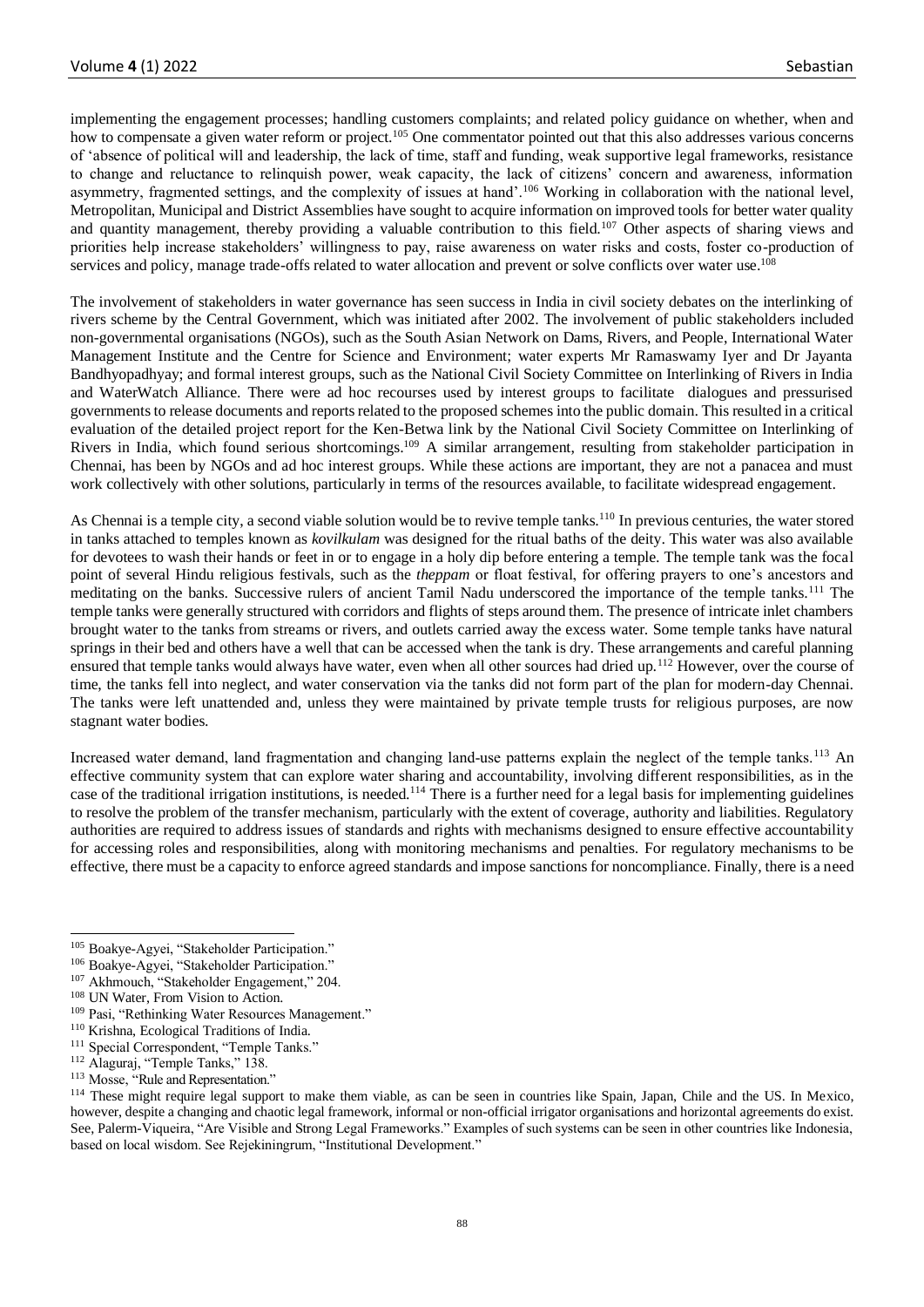for constant review to adapt to unforeseen challenges.<sup>115</sup> Regulations governing access to the tanks mandate that Irrigation District management are a stakeholder in participation.

Giving control to the local community could address the existing vague responsibilities of ownership of the tanks as common property held by the community, as well as issues of control, which could be resolved by involving institutions at the village level and those surrounding the villages, such as NGOs. Involving the local community can be a factor in decisions made at appropriate levels, from manual work, to inspecting the tanks, to addressing deterioration or damage.

Water bodies surrounding these temple tanks can then serve as an important focal point for maintaining the hydrological balance of the area by keeping in control the microclimate of the area. These tanks, if made functional and in working condition, could be used to preserve water at the surface and ground through percolation after the rainy period for later use in the area. The temple tanks can be used not only to store water for future public consumption but also to recharge other water bodies nearby as self-standing tanks. These tanks could also protect the residential areas against flooding that often follows heavy rains during recurrent spells of cyclones in South India, including in Chennai. With nearly 40 temple tanks in Chennai, this could represent an effective measure for addressing the water crisis.

Storing water in water tanks carries concerns of water pollution and health problems if the water is used for potable water purposes, such as drinking water. This water will need to be treated, and operational monitoring, management plans, documentation and communication will be required. Health-based targets will also need to be developed, along with the introduction of a system assessment and design, with fixed health-based targets and surveillance of the drinking water quality.<sup>116</sup> There should also be consideration for technology that can be used once the initial volumes of groundwater and water allocations are used from these tanks.<sup>117</sup> Automated cleaning of tanks is also essential to retain the portability of water, along with water treatment measures.

Temple tanks have been revived to a large extent in Tamil Nadu, and they are used for water storage in the state's districts.<sup>118</sup> Such efforts must continue to be implemented in the remaining temple tanks. Efforts to revive temple tanks in Bhuvaneswar, Orrisa, have also been successful, with the need to combine history and geography being advocated.<sup>119</sup> Siltation of the temple tanks and the dumping of public waste into them are major causes for concern, and both these issues require special attention when reviving temple tanks.<sup>120</sup>

The third solution involves using innovative methods to address water wastage by water tankers, which is the primary mode of transporting water in India. Private and public tankers are used to transport water to areas facing water shortages. These water tankers leave a trail of water on their way to the destination—a similar problem experienced by oil tankers to which a solution was found. Arguments against seeking a solution for water tankers are based on the notion that oil is more precious than water; however, the validity of such arguments are doubted by the reality of the situation of severe water scarcity. Tighter regulation about water wastage and spillage through water tankers is needed. Technology must be used to ensure safe water for potable use through water tankers, along with the regulation of the transportation of potable water. One solution for the state is to partner with the innovators and patent holders of relevant technologies.<sup>121</sup>

The World Health Organization has found that water tankers can be used to transport water to areas in need during the initial phase of an emergency. The use of tankers to transfer water is, however, expensive and relatively time consuming, though not to the extent of alternative solutions, such as bottled water, whereby empty bottles are discarded. There is also a need to avoid scuffles near water tankers when dispensing water directly; water should be off-loaded to storage tanks rather than having people collect water directly from the tanker. A storage tank connected to communal taps could be a better method for ensuring that water tankers are effective. Communal taps, however, require infrastructural commitments by governments. Additional issues associated with water tankers, including locating filling points close to a delivery point and ensuring the presence of a good drainage point near every filling point, must also be considered. The water tankers themselves must be well maintained, with regular cleaning and disinfecting of storage tanks. Water infrastructure that can deliver water to households, while costly for the government, could improve the supply of potable water. Such measures should be implemented without transferring the

<sup>&</sup>lt;sup>115</sup> Jiménez, "Unpacking Water Governance."

<sup>116</sup> WHO, Guidelines for Drinking-water Quality.

<sup>117</sup> UNCTAD, Water for Food.

<sup>118</sup> Ganesan, "The Temple Tanks of Madras," 1.

<sup>119</sup> Khanna, "Temple Tanks in the Landscape."

<sup>&</sup>lt;sup>120</sup> Khanna, "Temple Tanks in the Landscape."

<sup>&</sup>lt;sup>121</sup> See, for example, Indian patent number 202017007855, titled "Apparatus and Method for treating Silica-Containing Water," and Indian application number 202147033923, patent application on "System for Purifying Water by Recrystallization and Heat Exchange Devices (deviants) for the Implementation Thereof." This application is pending the grant of patent.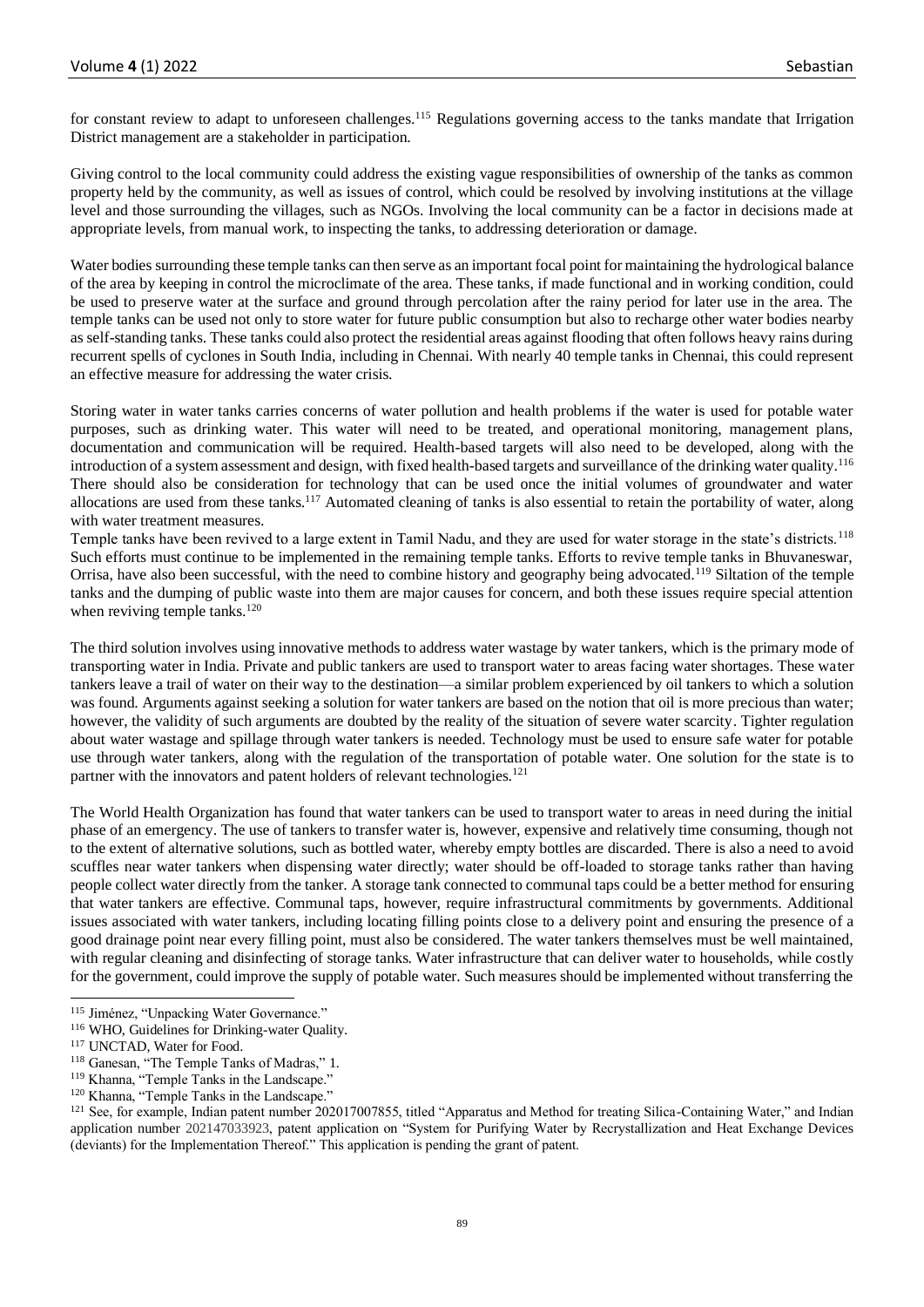costs of water infrastructure to low-income households. The frequent use of water tankers could also damage poorly constructed roads due to the use of heavy vehicles for transportation—an issue that must be assessed before initiating water transportation. Suitable modifications to water tankers should also be considered for water dispersion to multiple families and a method for addressing water wastage during water transport sought.

Private tankers in Delhi have filled a large portion of the gap between supply and demand, which has added to the capabilities of government-run tankers. However, a downside of this is the emergence of the so-called tanker mafia. An alternative would be to improve areas linked to the water supply, such as fixing pipe leakages and installing individual motors for consumers.<sup>122</sup> Regulation in the form of capping the price of the water cans and ensuring that water is potable for use is also required.

A fourth solution involves better reservoir management and infrastructure, along with a curbing of real estate work in and around lakes and flood plains. Water reservoir management has been conducted since the time of the Indus Valley Civilisation. In this civilisation, intricate systems of water harvesting and drainage were implemented in Harappa, Mohenjo-Daro and other sites. Sringaverapura, near the modern-day Allahabad, had a sophisticated water harvesting system that used the natural slope of the land to store floodwaters of the river Ganga.<sup>123</sup>

Therefore, in addition to maintaining and sustaining temple tanks, a water resource management plan to identify seasonal tanks and ponds must also be designed. Water management plans should integrate pre-existing tanks and ponds with rainwater harvesting to enable the recharge of groundwater and collection of surplus water. An additional maintenance plan that inspects these structures, resources and the surrounding areas should also be drawn up to curtail negative developments and damage to and deterioration of the environment.<sup>124</sup> Systems of water harvesting are not new and are used in several countries, such as Sri Lanka.<sup>125</sup> A sophisticated planning system that allows sufficient floodway and water diversion zones and their enforcement is a viable option. However, when there is a lack of political will to address water scarcity and climate change, problems of enforcement will emerge.

In the context of climate change, reservoir databases must investigate the proportion of reservoirs with seasonal separations between flood and conservation storage. The changes observed in the amount of release and the distribution of habitats would help water management adapt to changing conditions.<sup>126</sup> This is an issue of managing dam operations for both flood control and water conservation and storage. These issues are becoming more pressing as climate change effects increase. This is a problem for countries with large seasonal changes and patterns of flood and drought. An example of this is the outcome of a class-action lawsuit in Australia relating to mismanagement of the Wivenhoe Dam and the Brisbane floods disaster, which led to a settlement of A\$400 million with the Queensland Government and SunWater, the dam's operator.<sup>127</sup>

In India, the Watershed Development Component project of Pradhan Mantri Krishi Sinchai Yojana constructed water harvesting structures that helped improve water availability in project areas. In Telangana state, in Gunjala—a tribal village of Tamsi Mandal under the Gunjala micro watershed —the Integrated Watershed Management Programme (IWMP-I /2009-10) addressed the problems of a very low groundwater table (below 300–400 ft), the unavailability of a reliable natural water source and the absence of any man-made water harvesting structures. Water-retaining structures, such as loose boulder structures (97), rock field dams (31), percolation tanks (2) and check dams (3) were constructed, with the project costing Rs.39.12 lakhs.<sup>128</sup> These measures improved the water harvesting potential of the watershed and increased the productivity of cotton (from 6.5 Q/acre to 10 Q/acre) and redgram (from 1.4 Q/acre to 3 Q/acre).<sup>129</sup> These projects have also been successful in certain districts of Tamil Nadu, including Dindigul, and could benefit other areas of Tamil Nadu.<sup>130</sup> These measures could allow more infiltration into groundwater storages by decreasing runoff and could, in the long term, contribute even more depletion of groundwater storage. Further, on the regulatory level, expansive planning for enforcing and implementing this top-level administrative suggestion is needed.

<sup>122</sup> Bansal, "Private Water Tankers."

<sup>123</sup> Agarwal, Water Conservation Techniques.

<sup>&</sup>lt;sup>124</sup> Kaptan, "Heritage Management of Temple Tanks," 365.

<sup>125</sup> Abeywardana, "Evolution of the Dry Zone."

<sup>126</sup> Hickey, "Improving Reservoir Management."

<sup>&</sup>lt;sup>127</sup> Rodriguez & Sons Pty Ltd v Queensland Bulk Water Supply Authority Trading as Seqwater (No 22) [2019] NSWSC 1657.

<sup>&</sup>lt;sup>128</sup> Details can be found in an independent report: Ministry of Water Resources, Best Practices of Ground Water Harvesting. Similar initiatives can also be seen in the state of Odisha: https://dolr.gov.in/sites/default/files/Odisha%20Batch%20I\_opt.pdf.

<sup>129</sup> Rani, Nutrition Security, 28.

<sup>&</sup>lt;sup>130</sup> Department of Land Resources, Success Stories.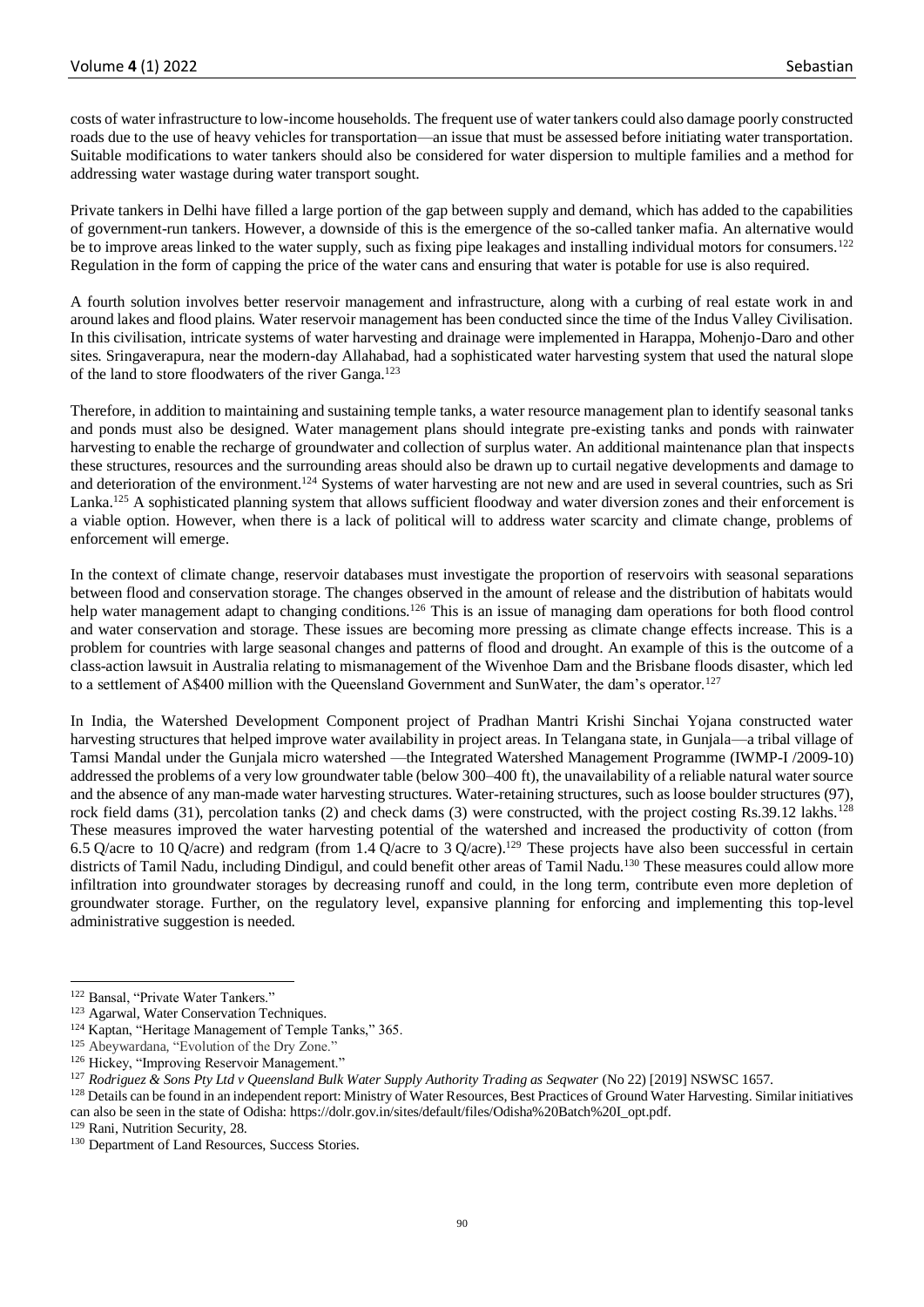The use of artificial intelligence (AI) for reservoir management and infrastructure is also part of the solution to the water crisis. Success stories using AI in everyday life include its use in the healthcare, energy and transportation sectors. However, in the water domain, AI remains underdeveloped.<sup>131</sup> One area of potential AI use is pipe bursts and resulting water wastage.<sup>132</sup> AI and machine learning can help create prediction models to detect pipe failures in pipes that have never failed before. This means predictions of pipe failure for the next few years can be made based on similar pipe failures, pipe characteristics and pipe surrounding characteristics (e.g., soil, density). This can be used to prioritise pipeline replacement.<sup>133</sup>

Use of AI approaches that incorporate strong learning capabilities and high computational efficiency to solve reservoir engineering problems can efficiently accomplish time-intensive tasks. One commentator suggests the hand-shaking protocol between AI and conventional systems be used to make the best use of both systems for reservoir management.<sup>134</sup>

The fifth solution in addressing the disconnect between developmental projects and climate change is addressing water-wasting aspects of unplanned cities. This solution takes into account roads, highways, flyovers, airports and high-rise buildings that are presently not sensitive to depleted water resources by incorporating planning based on water retention rather than drainage.<sup>135</sup> This necessarily entails large changes in planning assumptions<sup>136</sup> to address these development projects' current contributions to reduction in the water table,<sup>137</sup> as they are commonly undertaken on reclaimed water bodies.<sup>138</sup> The Intergovernmental Panel on Climate Change's 1.5°C special report identifies 'cities as a critical global system to accelerate and upscale climate action'.<sup>139</sup> This requires short-, medium- and long-term plans that should include working towards the reduction of risks from environmental hazards and building on local acquired knowledge to reduce disaster risk in urban areas. Recommendations include the need for accountability of city and sub-city levels of government and the importance of supporting civil society groups, especially representative organisations of the urban poor.<sup>140</sup> This can be effected with the support of technology and design (physical or material intervention), institutional support (addressing regulation, land markets and public investment on the development of informal settlements), rights-based concepts (based on the assertion of basic human rights assured by the Constitution of India) and structural discourses.<sup>141</sup>

Other recommendations include the need to reframe current and future urban development trajectories to consider scientific projections, innovative and inclusive visions of urban futures and design participatory arenas. This can be ensured by the use of adaptation solutions developed by public, private, community-based and informal actors, as well as international experts. This needs to incorporate climate-resilient investments and ensure international financial institutions, donors and private sector companies prioritise valuing and incentivising such investments.<sup>142</sup> The World Bank's work in urban development—which aims to build sustainable cities and communities through an urbanisation process that is green, inclusive, competitive and resilient and contributes to the Sustainable Development Goals—can be seen as an exemplar of this.<sup>143</sup> Four broad areas of the World Bank's work are enhancement of planning system and local capacity, strengthening fiscal and financing systems, promoting territorial and spatial development, and building resilience to disasters and climate change in the urban setting. The recommendations emphasised so far address the need for better design, planning and management of city assets and urban environments via strengthening planning systems and local capacities.<sup>144</sup>

One initiative already in place is the smart city mission, which is a government-driven pan-India effort for urban development. It was initiated in 2015 and selected 20 cities to address climatic shifts occurring in urban India as a result of rapid unplanned urbanisation and associated issues like overcrowding, lack of inclusive growth and planning, poor maintenance and lack of upgrading of old infrastructure.<sup>145</sup> Smart cities must ensure that water security is a cornerstone of their planning and

<sup>&</sup>lt;sup>131</sup> Doorn, "Artificial Intelligence."

<sup>132</sup> Manikandan, "Burst Pipe"; Staff Reporter, "Precious Water"; Staff Reporter, "Leakage in Drinking Water Pipeline."

<sup>&</sup>lt;sup>133</sup> Hatle, "Using Artificial Intelligence."

<sup>134</sup> Ertekin, "Artificial Intelligence Applications." See also Li, "Machine Learning"; "Artificial Intelligence-based Risk Solution."

<sup>135</sup> Rathi, Indian Urban Infrastructure Report 2020, 35.

<sup>136</sup> Rathi, Indian Urban Infrastructure Report 2020, 35.

<sup>&</sup>lt;sup>137</sup> Ministry of Water Resources, Ground Water Scenario, 52.

<sup>&</sup>lt;sup>138</sup> Dutta, "How Chennai Lost its Water."

<sup>139</sup> Masson-Delmotte, Global Warming of 1.5°C.

<sup>&</sup>lt;sup>140</sup> Satterthwaite, "Adapting to Climate Change."

<sup>&</sup>lt;sup>141</sup> Cirolia, "Overcoming the Disjunctures."

<sup>&</sup>lt;sup>142</sup> Chu, "Unlocking the Potential."

<sup>&</sup>lt;sup>143</sup> The World Bank, "Urban Development."

<sup>&</sup>lt;sup>144</sup> The World Bank, "Urban Development."

<sup>&</sup>lt;sup>145</sup> Available at http://164.100.161.224/content/innerpage/cities-profile-of-20-smart-cities.php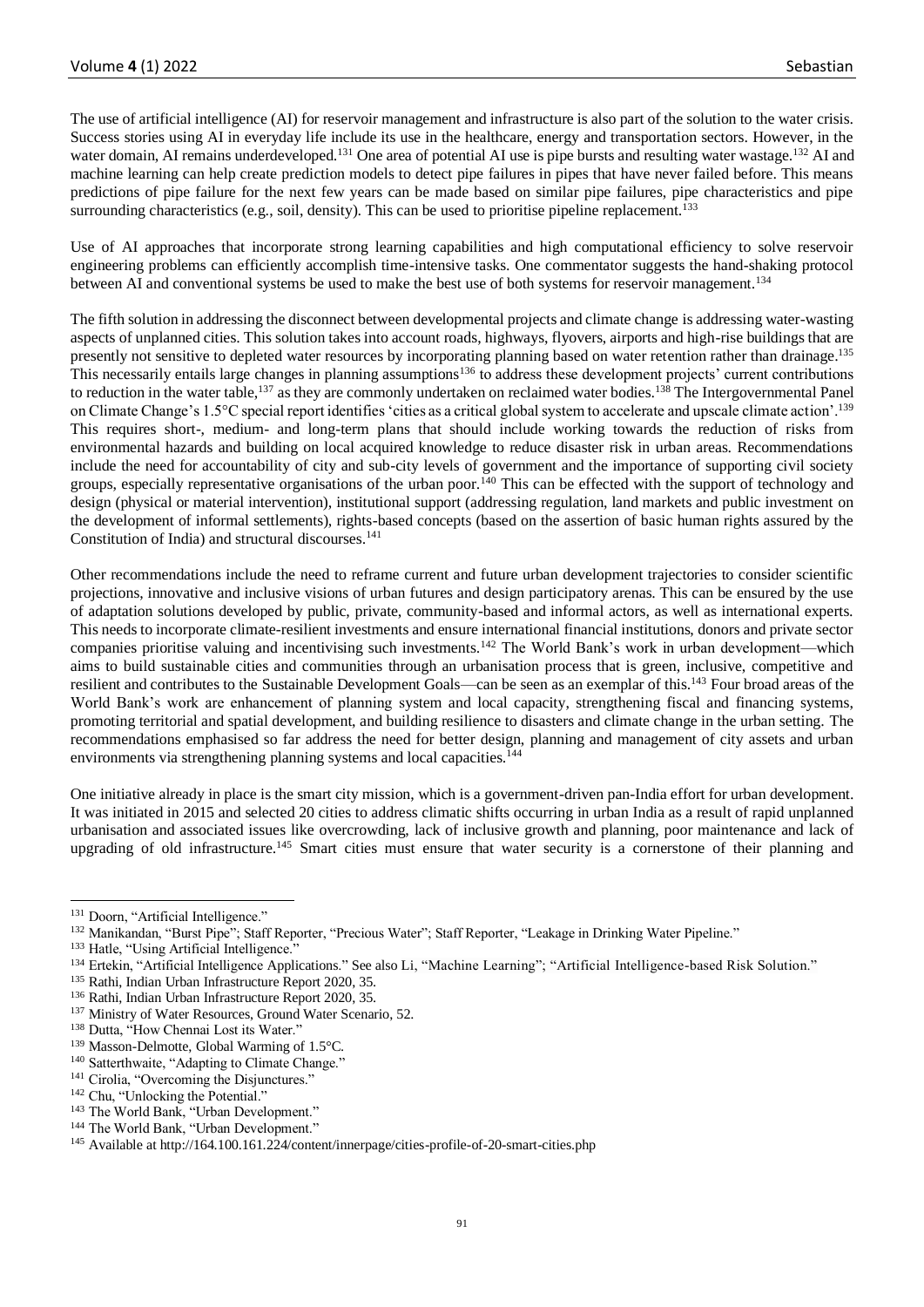implementation.<sup>146</sup> This can be achieved via incorporating water-sensitive infrastructure in the initial stages of planning and development of smart cities. There is a need to include advanced technologies (such as internet of things sensors and big data) for wastewater management, water quality monitoring, enhancing water distribution systems and leakage detection. Use of automated metering and smart power grids can optimise water consumption and reduce water losses. At the consumer level, smartphone apps linked to smart meters that allow consumers to check their water consumption in real time can facilitate automated billing/payment and aid consumers to address water loss by seeing water consumption per person/member of the family versus the ideal water consumption per person.<sup>147</sup> Leaks should be rectified as soon as possible, to minimise water wastage. The use of new technologies to reduce the volume of runoff, maintain stormwater and filter water by collecting or storing can be part of sustainable urban drainage systems to improve green space in the city. Sensor devices can aid in preventing water wastage in the proposed system for water supply management.<sup>148</sup> In addition, in Chennai, there is a suggestion to incorporate sensor-based surveillance for forecasting and warning of floods and tsunamis and water level monitoring. However, this is insufficient to predict disasters based on historical trends alone, as it precludes inclusion of climate variability over time and the increase effects of slow-onset events, such as the rise in sea levels and temperatures.<sup>149</sup>

In the planning of cities, there is a need to focus on initiatives that consider climate and disaster risks over time, as long-life infrastructure such as housing, roads, flyovers, water and energy transmission structures need to be able to withstand future stressors.

A concept of urban climate resilience that incorporates the challenges of water shortages is not new in India, with the adaptation of projects in various cities like Surat. For example, the Urban Health Climate Research Centre (funded by the Surat Municipal Corporation) was set up to address public health and climate change.<sup>150</sup> Another example is the Asian Development Bank's Urban Climate Change Resilience Trust Fund for Asia,<sup>151</sup> which has begun work on building resilience in an integrated manner in Mysore, Vishakhapatnam and Kolkata.<sup>152</sup> This includes district-level vulnerability and risk assessments to better define vulnerability<sup>153</sup> and inform urban resilience strategies.

However, challenges persist in a project-based approach to climate action, including resistance by city-level government agencies and gaps in strategies on the ownership of climate resilience, planning and budgeting. There needs to be a climate lens on key urban projects, whether area-based development or pan-city initiatives. Not having this could undermine the smart city mission in the long run.<sup>154</sup>

The link to the law can be provided by ensuring that an eco-housing certificate applies to all types of buildings (single-family residential, housing complex and apartment buildings), for which the building developer pays a fee and submits the proposal to the building proposal department at Pune Municipal Corporation. The eco-housing assessment criteria would be based on local environmental concerns. The building plan would be examined to ensure existing norms are satisfied, after which the proposal is handed to the respective cell for eco-housing certification. It is then sent to an independent third-party organisation that verifies the plan's compliance with the eco-housing criteria. Despite the full extent of the suggested reforms entailing major changes, including reorienting city planning in Chennai to reduce water table depletion, the reforms are justified and urgent. The reforms need to work with water law, planning law, engineering and financial systems to achieve the necessary structural changes of city planning for climate change effects.

For a certificate to be issued, several aspects of the following criteria would be considered: site planning, architecture, efficient building materials, energy-efficient lighting, solar water heaters, water conservation, segregation of waste and use of other innovative technologies. Rainwater harvesting, non-energy-intensive water treatment or recycling of sewage water, segregated garbage collection system, washrooms with dual flush systems, water meters and solar heaters are features that need to be included in a building. A point system would award an eco-housing score of one to five green stars. The more stars a building

<sup>&</sup>lt;sup>146</sup> Vishwanath, "We must make Water Security."

<sup>&</sup>lt;sup>147</sup> Sukhwani, "Role of Smart Cities."

<sup>148</sup> Priyal, "A Novel Method."

<sup>&</sup>lt;sup>149</sup> Epstein, Climate Change Futures. See also Earth Institute, "Date on Past Climates"; Harrison, "Predicting Future Climate Change"; Chrobak, "We can No Longer Rely on Historical Data."

<sup>150</sup> See National Institute of Urban Affairs, Surat Climate Resilience Strategy. See also TARU Leading Edge, Surat Resilience Strategy.

<sup>151</sup> Asian Development Bank, "Establishment of the Urban Climate Change Resilience Trust Fund."

<sup>152</sup> Steinberg, Inclusive Cities.

<sup>&</sup>lt;sup>153</sup> Ministry of Science & Technology, "National Climate Vulnerability Assessment." See also Indian Institute of Technology Mandi, Climate Vulnerability Assessment.

<sup>154</sup> Jogesh, "Climate Disconnect."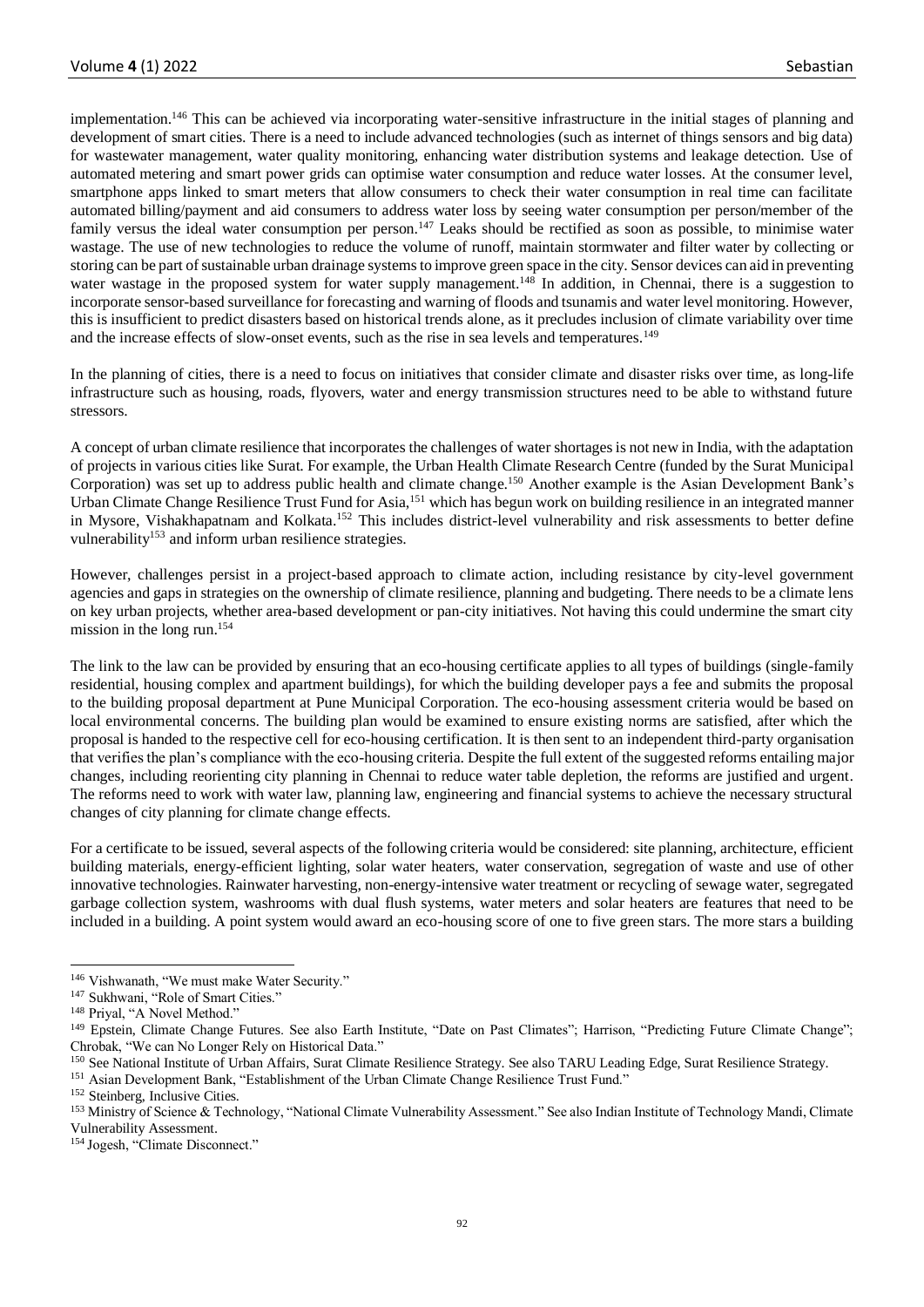has, the greater its tax reduction. Rating systems can be a guide for house buyers to choose environmentally friendly houses, which will incentivise contractors to build eco-friendly houses.<sup>155</sup>

Certain OECD recommendations to address climate change and development that can be applied to Chennai depend on the capacity to make major investments and bring about long-term structural changes. These include strengthening urban transportation, building energy-efficient cities, setting regulations to directly incentivise green urban investment and establishing policies around investments to protect property rights. The OECD also suggests reviewing legislation related to municipal finance to ensure cities can access the necessary resources and establish and improve their creditworthiness for financing low-carbon infrastructure, among other initiatives.<sup>156</sup>

The last solution is the participation of people and their willingness to act to mitigate climate change. An individual's belief that there are actions they can personally take to address climate change and that now is the right time to act is crucial for complete involvement at the individual level. Individual actions like reducing electricity use, eating less meat, shopping from local markets, reducing consumption and hoarding, reusing and recycling as much as possible, planting trees, conserving water, developing awareness on individual vehicle and household emissions, and flying and travelling less can go a long way and make a difference in the long run.<sup>157</sup> International organisations such as UNICEF and UNESCO work with young people to elevate their voices on climate change through creative platforms, advocacy and participation at major United Nations summits. Better technologies will provide more cost-effective and smart solutions for people to adopt. If people feel that there are beneficial actions they can take and affordability means they have the resources to do them, this will increase their willingness to adopt mitigation measures. There are also the elements of adaptiveness and resilience that have arisen as a result of continuous disasters. Adopting individual behavioural changes relating to climate change into the law is a challenge. However, the positive changes resulting from the suggestions backed by law and technology can inspire hope at the individual level for progress to combat water shortages and climate change.

# **V. Conclusion**

The is a need to achieve water and climate security for all. This can be achieved via the governance mechanisms of legislators entrusted with the responsibility to monitor and enforce solutions by courts. Vulnerable populations face challenges that need to be addressed through the lens of technology. This is especially true for a city like Chennai in South India, which has a water crisis exacerbated by mistakes and the burden of large loans for developmental activities like maintenance of dams. Government and court action/inaction and climate change denialism by leaders have resulted in delays in the implementation of viable solutions to the water and climate crises, resulting in unsustainable development. Failures of water-sharing options have disproportionately affected women and agricultural workers.

Solutions to these crises from the perspective of a developing country require innovative government efforts through advertisements, competitions and corporate social responsibility activities to bring about much-needed awareness. The lack of public discussion and discourse in Chennai remains problematic. Similar water conversation and health-based campaigns have helped change public perceptions in the past. The requirement is to incorporate the neglected aspects of addressing water shortage before day zero—the day of complete lack of water, estimated to be India in five years if current trends are not changed.<sup>158</sup> The most pressing need is to address the lack of appropriate legal and regulatory measures to effect reforms necessary to avoid the worst-case scenarios of water scarcity (i.e., day zero). The reality of climate change and the water crisis is not simply something we do; over the past decades, it has become fundamental to who we are. Significant social changes are required to achieve the necessary levels of water conservation sans government intervention, especially with the existing disconnect at higher levels of government. Cultural norms cannot simply be legislated away, although strong corrective legislation is urgently required. Many of the shortcomings of governments are often given as the reasons why good policies do not work.<sup>159</sup>

There are many dimensions—scientific, technological, economic, social, political, ethical and so on—that need to be integrated to bring about an urgent change, especially since the challenges entail worsening social pressures and inequalities. Addressing these challenges requires new social movements that incorporate reduction of greenhouse gas pollutants, adaptation to new

<sup>&</sup>lt;sup>155</sup> Friestedt, "Ecologically Sustainable Housing."

<sup>156</sup> OECD, Cities and Climate Change.

<sup>&</sup>lt;sup>157</sup> Ministry for Environment, What You can do for Climate Change.

<sup>&</sup>lt;sup>158</sup> Yeung, "India has just Five Years."

<sup>159</sup> Banerjee, Poor Economics, 345.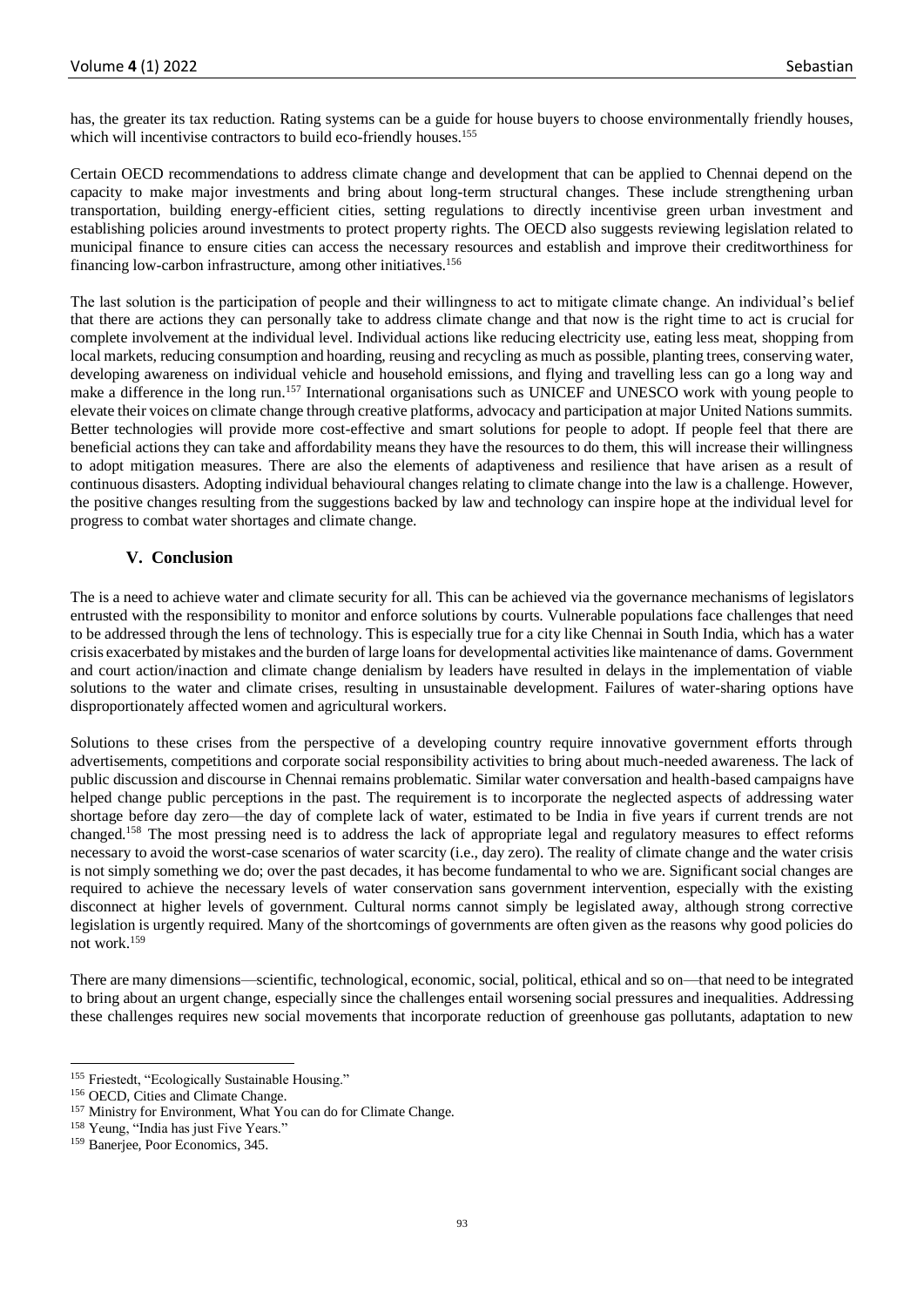weather patterns and a push for a more just and equitable world. This should result in suitable political action that responds to the scientific consensus on climate change with new and existing technologies and proven economic incentives.

### **Bibliography**

- "400 MLD Sea Water Reverse Osmosis Plant (Desalination Plant) Project."
- [http://environmentclearance.nic.in/writereaddata/FormB/TOR/Brief\\_Summary/24\\_May\\_2016\\_1624419333HRHT81UPro](http://environmentclearance.nic.in/writereaddata/FormB/TOR/Brief_Summary/24_May_2016_1624419333HRHT81UProjectDescription-400.pdf) [jectDescription-400.pdf](http://environmentclearance.nic.in/writereaddata/FormB/TOR/Brief_Summary/24_May_2016_1624419333HRHT81UProjectDescription-400.pdf)
- AAP*. 70-Point Action Plan - Election Manifesto*. (2015[\) https://aamaadmiparty.org/wp-content/uploads/2017/10/AAP-](https://aamaadmiparty.org/wp-content/uploads/2017/10/AAP-Manifesto-2015_70-Pt-Action-Plan.compressed.pdf)[Manifesto-2015\\_70-Pt-Action-Plan.compressed.pdf](https://aamaadmiparty.org/wp-content/uploads/2017/10/AAP-Manifesto-2015_70-Pt-Action-Plan.compressed.pdf)
- Abeywardana, Nuwan, H. M. T. G. A. Pitawala, Brigitta Schutt and Wiebke Bebermeier. "Evolution of the Dry Zone Water Harvesting and Management Systems in Sri Lanka during the Anuradhapura Kingdom; A Study Based on Ancient Chronicles and Lithic Inscriptions." *Water History* 11 (2019): 75–103.<https://doi.org/10.1007/s12685-019-00230-7>
- Agamben, Giorgio. *What is Real?* Stanford, CA: Stanford University Press, 2018
- Agarwal, Sanskriti. *Water Conservation Techniques in Rural India*. Women for India, 2020. [http://womenforindia.org/wp](http://womenforindia.org/wp-content/uploads/2020/11/Water-Conservation-Techniques-in-Rural-India.pdf)[content/uploads/2020/11/Water-Conservation-Techniques-in-Rural-India.pdf](http://womenforindia.org/wp-content/uploads/2020/11/Water-Conservation-Techniques-in-Rural-India.pdf)
- Ahmed, Masood and Eduardo Araral. "Water Governance in India: Evidence on Water Law, Policy, and Administration from Eight Indian States." *Water* 11, no 10 (2019): 2071.<https://doi.org/10.3390/w11102071>
- Akhmouch, Aziza and Delphine Clavreul. "Stakeholder Engagement for Inclusive Water Governance: Practicing What We Preach." *Water* 8, no 5 (2016): 204.<https://doi.org/10.3390/w8050204>
- Alaguraj, M., C. Divyapriya and S. Lalitha. "Temple Tanks The Ancient Water Harvesting Systems and Their Multifarious Roles." *Global Journal of Engineering Science and Researches* 4, no 12 (2017): 138–142.
- Alston, Philip. *Climate Change and Poverty. Report of the Special Rapporteur on Extreme Poverty and Human Rights*. (UN, 2019).<https://documents-dds-ny.un.org/doc/UNDOC/GEN/G19/218/66/PDF/G1921866.pdf?OpenElement>
- Arnstein, S. R. "A Ladder of Citizen Participation." *Journal of the American Institute of Planners* 35, no 4 (1969): 216–224. <https://doi.org/10.1080/01944366908977225>
- "Artificial Intelligence-based Risk Solution Reduces Replacement and Costs and Failures by Over 70%." *Xylem*. [https://www.xylem.com/en-lb/support/case-studies-white-papers/artificial-intelligence-based-risk-solution-reduces](https://www.xylem.com/en-lb/support/case-studies-white-papers/artificial-intelligence-based-risk-solution-reduces-replacement-costs-and-failures-by-over-70/)[replacement-costs-and-failures-by-over-70/.](https://www.xylem.com/en-lb/support/case-studies-white-papers/artificial-intelligence-based-risk-solution-reduces-replacement-costs-and-failures-by-over-70/)
- Asian Development Bank. "\$231 Million ADB Loan to Help Increase Supply of Clean Energy in India." News Release, 19 December 2020. [https://www.adb.org/news/231-million-adb-loan-help-increase-supply-clean-energy-india.](https://www.adb.org/news/231-million-adb-loan-help-increase-supply-clean-energy-india)
- Asian Development Bank. "Establishment of the Urban Climate Change Resilience Trust Fund under the Urban Financing Partnership Facility." Institutional Document, 2013. [https://www.adb.org/documents/establishment-urban-climate](https://www.adb.org/documents/establishment-urban-climate-change-resilience-trust-fund-under-ufpf)[change-resilience-trust-fund-under-ufpf.](https://www.adb.org/documents/establishment-urban-climate-change-resilience-trust-fund-under-ufpf)
- Babu, B. S. Chandra. "A Study of the Factors that Led to the Outbreak of Famines in Chingleput District of Tamil Nadu in the Nineteenth Century." *Social Scientist* 16, no 6/7 (June–July 1988): 3–25.
- Baker, Kelly K., William T. Story, Evan Walser-Kuntz and M. Bridget Zimmerman. "Impact of Social Capital, Harassment of Women and Girls, and Water and Sanitation Access on Premature Birth and Low Infant Birth Weight in India." *Plos One* 13, no 10 (2018): e0205345. [https://doi.org/10.1371/journal.pone.0205345.](https://doi.org/10.1371/journal.pone.0205345)
- Banerjee, Abhijit V. and Esther Duflo. *Poor Economics: Rethinking Poverty and the Ways to End it*. India: Penguin Books, 2013.
- Bansal, Anumeha. "Private Water Tankers: A Legitimate Solution to Delhi's Water Woes?" CCS Working Paper No. 265, Centre for Civil Society, 2012.
- Basu, Mrittika and Rajib Shaw. "Water Scarcity and Migration: An Indian Perspective, Water Insecurity: A Social Dilemma." *Community, Environment and Disaster Risk Management* 13 (2014): 187–211. [https://doi.org/10.1108/S2040-](https://doi.org/10.1108/S2040-7262(2013)0000013015) [7262\(2013\)0000013015](https://doi.org/10.1108/S2040-7262(2013)0000013015)
- Bhattacharyya, Arpita and Michael Werz. "Climate Change, Migration and Conflict in South Asia. Rising Tensions and Policy Options across the Subcontinent." Center for American Progress and Heinrich Böll Stiftung, December 2012. [https://www.americanprogress.org/wp-content/uploads/2012/11/ClimateMigrationSubContinentReport\\_small.pdf](https://www.americanprogress.org/wp-content/uploads/2012/11/ClimateMigrationSubContinentReport_small.pdf)
- Boakye-Agyei, Kwame. "Stakeholder Participation for Strategic Environmental Assessments (SEA) The Case of Ghana's Growth and Poverty Reduction Strategy (GPRS)." The World Bank, 2007. <https://documents1.worldbank.org/curated/en/162271468340804618/pdf/690790ESW0whit0holder0Participation.pdf>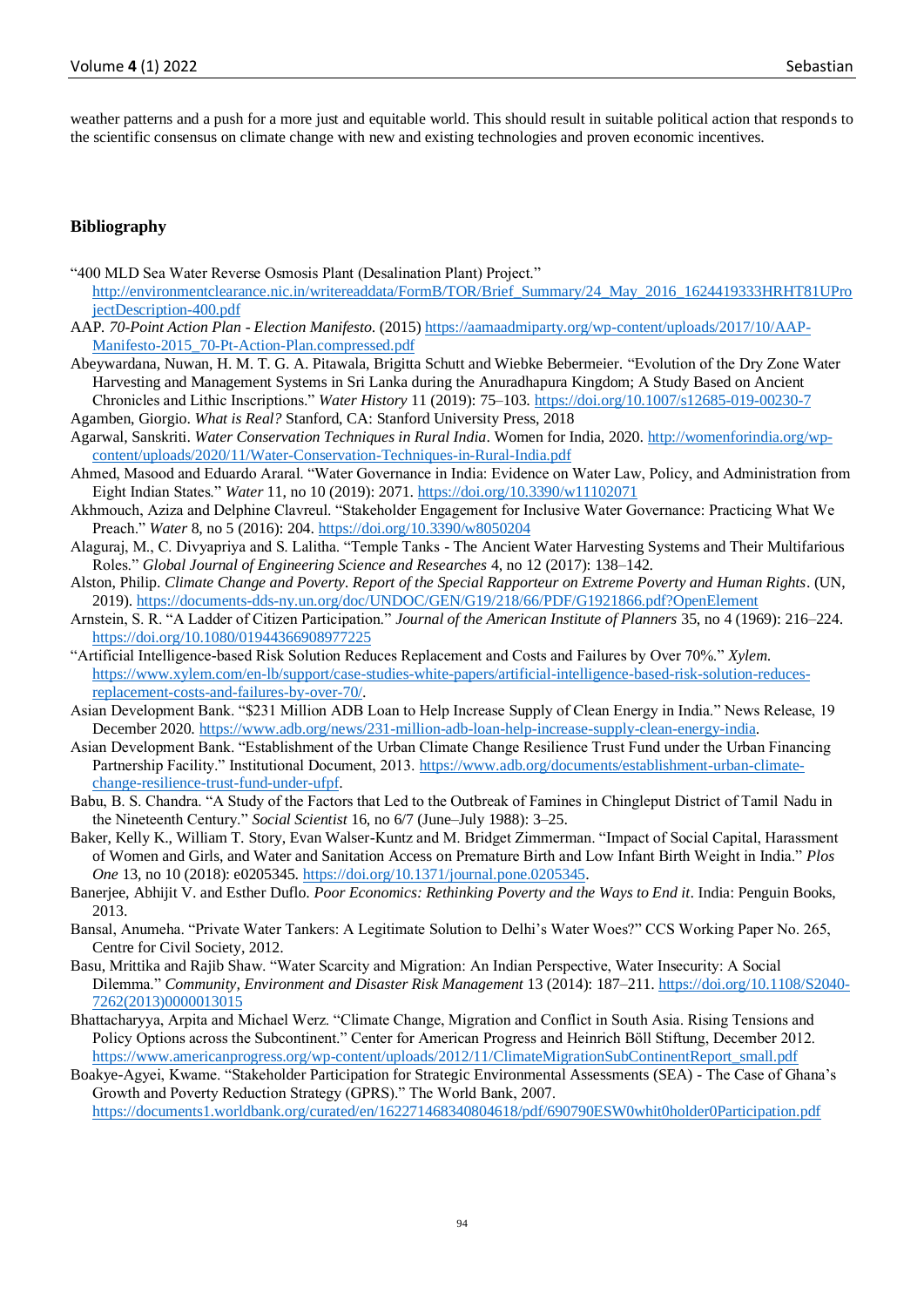- Brock, William A. and M. Scott Taylor. "Economic Growth and the Environment: A Review of Theory and Empirics." In *Handbook of Economic Growth*, edited by Philippe Aghion and Steven N. Durlauf, 1749–1821. North Holland: Elsevier, 2005.
- Brondizio, E. S., J. Settele, S. Díaz and H. T. Ngo. *Global Assessment Report on Biodiversity and Ecosystem Services of the Intergovernmental Science.* Bonn, Germany: IPBES, 2019.
- Brown, Oli. "Migration and Climate Change." International Organization for Migration, 2008.
- CDMA. *Second Master Plan for Chennai Metropolitan Area, 2026*. *Volume I. Introduction*. (CDMA, September 2008). [http://www.cmdachennai.gov.in/Volume1\\_English\\_PDF/Vol1\\_Chapter00\\_Introduction.pdf](http://www.cmdachennai.gov.in/Volume1_English_PDF/Vol1_Chapter00_Introduction.pdf)
- CDMA. *Second Master Plan for Chennai Metropolitan Area, 2026*. *Volume 1. Chapter 9: Macro Drainage System in CMA*. (CDMA, September 2008).

[http://www.cmdachennai.gov.in/Volume1\\_English\\_PDF/Vol1\\_Chapter09\\_Macro%20Drainage%20System%20in%20C](http://www.cmdachennai.gov.in/Volume1_English_PDF/Vol1_Chapter09_Macro%20Drainage%20System%20in%20CMA.pdf) [MA.pdf](http://www.cmdachennai.gov.in/Volume1_English_PDF/Vol1_Chapter09_Macro%20Drainage%20System%20in%20CMA.pdf)

- Chadha, Nishant. "Disastrous Inequality." *The Times of India*, 24 May 2020. <https://timesofindia.indiatimes.com/blogs/voices/disastrous-inequality/>
- Chandrasekar, C. P. "Rainfall, Drought and Agricultural Output." *The Hindu Business Line*, 16 May 2000.
- "Chennai Water Crisis: City's Reservoirs Run Dry." *BBC News*, 18 June 2019. [https://www.bbc.com/news/world-asia-india-](https://www.bbc.com/news/world-asia-india-48672330)[48672330](https://www.bbc.com/news/world-asia-india-48672330)
- Chrobak, Ula. "We can No Longer Rely on Historical Data to Predict Extreme Weather." *Popular Science*, 19 March 2020. <https://www.popsci.com/story/environment/underestimating-extreme-weather-climate-change/>
- Chu, Eric Anna Brown, Kavya Michael, Jillian Du, Shuaib Lwasa and Anjali Mahendra. "Unlocking the Potential for Transformative Climate Adaptation in Cities." Background Paper prepared for the Global Commission on Adaptation, Washington, DC, and Rotterdam, 2019.
- Cirolia, Liza Rose. "Overcoming the Disjunctures: Competing Discourses on Informal Settlements in South Africa." *International Development Planning Review* 39, no 4 (2017): 443–459[. https://doi.org/10.3828/idpr.2017.17](https://doi.org/10.3828/idpr.2017.17)
- Comptroller and Auditor General of India. *Report of the Comptroller and Auditor General of India. Flood Management and Response in Chennai and its Suburban Areas*. (Government of Tamil Nadu, 2017). [https://cag.gov.in/cag\\_old/content/report-no4-2017-performance-audit-flood-management-and-response-chennai-and-its](https://cag.gov.in/cag_old/content/report-no4-2017-performance-audit-flood-management-and-response-chennai-and-its-suburban)[suburban](https://cag.gov.in/cag_old/content/report-no4-2017-performance-audit-flood-management-and-response-chennai-and-its-suburban)
- Cronina, Aidan A., Anjal Prakashb, Satya Priyac and Sue Coates. "Water in India: Situation and Prospects." *Water Policy* 16 (2014): 425–441.
- Cullet, Philippe. "Patchwork Laws can't Solve India's Water Crisis, Modi Govt must Push these 2 Key Bills Now." *The Print*, 12 June 2019. [https://theprint.in/opinion/patchwork-laws-cant-solve-indias-water-crisis-modi-govt-must-push](https://theprint.in/opinion/patchwork-laws-cant-solve-indias-water-crisis-modi-govt-must-push-these-2-key-bills-now/248594/)[these-2-key-bills-now/248594/](https://theprint.in/opinion/patchwork-laws-cant-solve-indias-water-crisis-modi-govt-must-push-these-2-key-bills-now/248594/)
- Cullet, Philippe. *Water Law, Poverty, and Development: Water Sector Reforms in India*. New York: Oxford University Press, 2009.
- Cullet, Philippe and Joyeeta Gupta. "India: Evolution of Water Law and Policy." In *The Evolution of the Law and Politics of Water*, edited by Joseph W. Dellapenna and Joyeeta Gupta, 159–174. Dordrecht: Springer Academic Publishers, 2009. [https://www.uvm.edu/~pbierman/classes/gradsem/2014/India\\_Water\\_Compiled.pdf](https://www.uvm.edu/~pbierman/classes/gradsem/2014/India_Water_Compiled.pdf)
- D'Souza, Radha. "Nation vs. Peoples: Inter-State Water Disputes in India's Supreme Court." In *Water and the Laws in India*, edited by Ramaswamy Iyer, 58–94. New Delhi: Sage Publications, 2009.
- David Satterthwaite, Saleemul Huq, Mark Pelling, Hannah Reid and Patricia Romero Lankao. "Adapting to Climate Change in Urban Areas: The Possibilities and Constraints in Low- and Middle-Income Nations." International Institute for Environment and Development, 2007.
- Department of Land Resources. *Success Stories under Watershed Development Component of Pradhan Mantra Krishi Sinchayee Yojana, Erstwhile Integrated Watershed Management Programme*. (Department of Land Resources, n.d.) <https://dolr.gov.in/sites/default/files/Success%20stories.pdf>
- Deshpande, R. S. "Suicide by Farmers in Karnataka: Agrarian Distress and Possible Alleviatory Steps." *EPW* 37, no 26 (2002): 2601.
- Doorn, Neelke. "Artificial Intelligence in the Water Domain: Opportunities for Responsible Use." *Science of The Total Environment* 755, no 1 (2021): 142561.
- Dorcey, Tony. *Large Dams: Learning from the Past, Looking at the Future*. IUCN and WB, 1997. <https://documents1.worldbank.org/curated/en/646631468739505595/pdf/multi-page.pdf>
- Division for the Advancement of Women, Department of Economic and Social Affairs of the United Nations Secretariat and Frances Cleaver. "Women and Water." Department of Economic and Social Affairs, February 2005. <https://www.un.org/womenwatch/daw/public/Feb05.pdf>
- Dutta, Prabhash. "How Chennai Lost its Water, A Story that Should Worry You." *India Today*, 24 June 2019. <https://www.indiatoday.in/india/story/how-chennai-lost-its-water-a-story-that-should-worry-you-1555096-2019-06-24>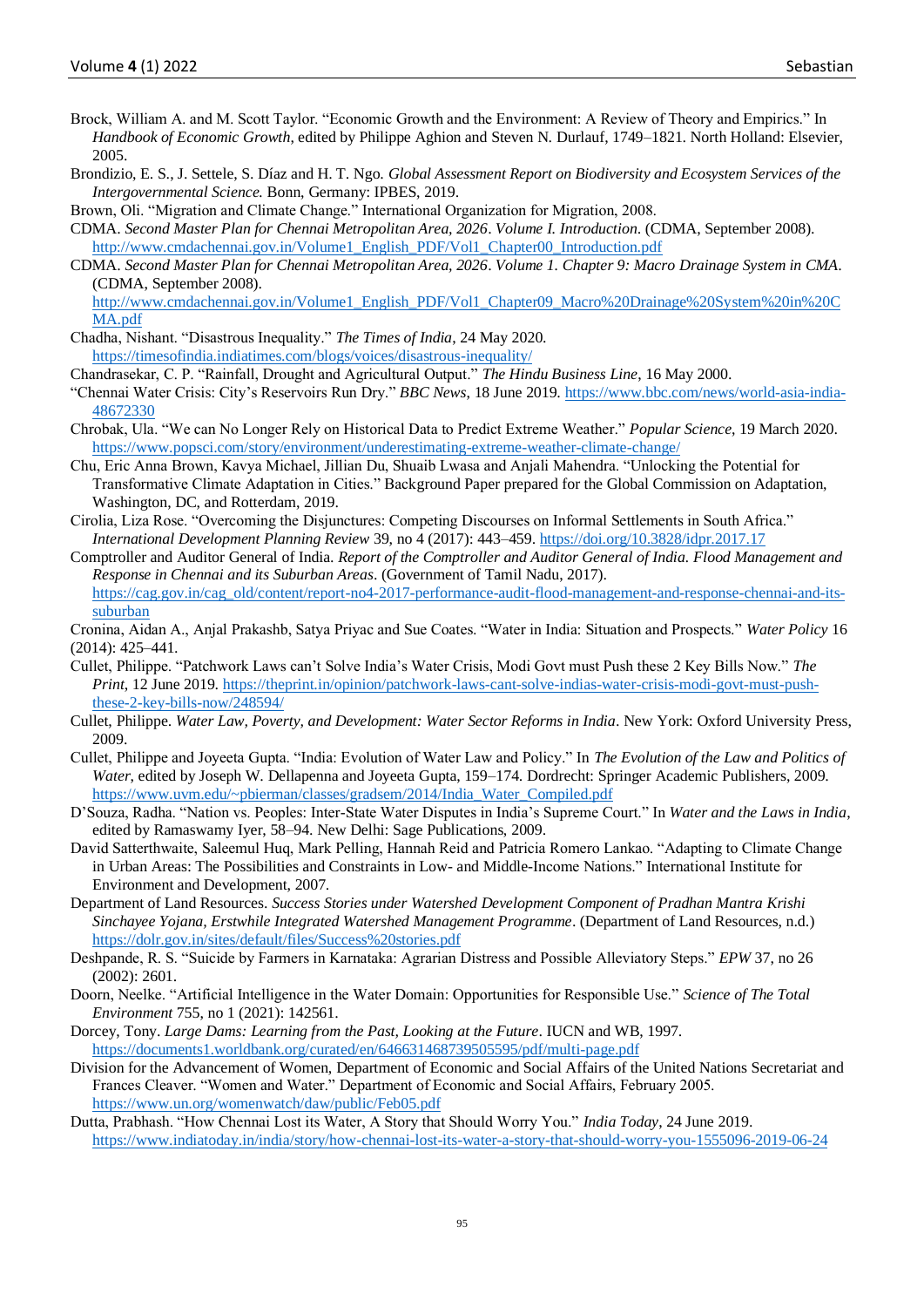- Earth Institute. "Date on Past Climates Key to Predicting Future, Scientists Say." Colombia Climate School, 5 November 2020[. https://news.climate.columbia.edu/2020/11/05/data-past-key-predicting-future-climate-scientists-say/](https://news.climate.columbia.edu/2020/11/05/data-past-key-predicting-future-climate-scientists-say/)
- Editorial. "Cycle of Extremes: On Droughts and Floods." *The Hindu*, 9 August 2019. <https://www.thehindu.com/opinion/editorial/cycle-of-extremes/article28917211.ece>
- "Environmental Assessment of Second Madras Water Supply Project New Veeranam." Tamil Nadu Water Supply and Drainage (TWAD) Board, no 1, October 1994.
- Epstein, Paul R. and Evan Mills, eds. *Climate Change Futures: Health, Ecological and Economic Dimensions*. The Center for Health and the Global Environment Harvard Medical School, November 2005. [http://ccsl.iccip.net/ccf\\_report\\_oct\\_06.pdf](http://ccsl.iccip.net/ccf_report_oct_06.pdf)
- Ertekin, Turgay and Qian Sun. "Artificial Intelligence Applications in Reservoir Engineering: A Status Check." *Energies* 12, no 15 (2019): 2897[. https://doi.org/10.3390/en12152897](https://doi.org/10.3390/en12152897)
- Express News Service. "All Major Reservoirs Supplying Water to Chennai Dry Up, Veeranam is Only Hope." *The New Indian Express*, 2 June 2019.
- Fatah, Sonya. "In India, Water and Inequality are Intertwined." *The GroundTruth Project*, 4 March 2013. <https://thegroundtruthproject.org/in-india-water-and-inequality-are-intertwined/>
- Fong, Camille. "Leveraging Rooftop Rainwater Harvesting in Chennai, India." Masters thesis, Delft University of Technology, 2020.
- Friestedt, Anna and Kristin Sjövall. "Ecologically Sustainable Housing and Transporting in Pune, India." School of Engineering, Jönköping University, 2006. [https://www.diva-portal.org/smash/record.jsf?pid=diva2%3A4255&dswid=-](https://www.diva-portal.org/smash/record.jsf?pid=diva2%3A4255&dswid=-4911) [4911](https://www.diva-portal.org/smash/record.jsf?pid=diva2%3A4255&dswid=-4911)
- Ganesan, Madhavi. "The Temple Tanks of Madras: Rehabilitation of an Ancient Technique for Multipurpose Water Storage." *Indian Journal of Science and Technology* 1, no 7 (2008): 1–8.
- Garthwaite, Josie. "The Effects of Climate Change on Water Shortages." *Stanford Earth Matters Magazine*, 22 March 2019. <https://earth.stanford.edu/news/effects-climate-change-water-shortages#gs.8cda9j>
- Ge, Krupa. "From Floods to Drought, Chennai's Water Crisis was a Long Time Coming." *The Huffington Post*, 26 June 2019[. https://www.huffingtonpost.in/entry/chennai-water-crisis-floods-drought\\_in\\_5d132d42e4b0a394186b1305](https://www.huffingtonpost.in/entry/chennai-water-crisis-floods-drought_in_5d132d42e4b0a394186b1305)
- Goodland, Robert. "Viewpoint The World Bank versus the World Commission on Dams." *Water Alternatives* 3, no 2 (2010): 384–398[. https://www.water-alternatives.org/index.php/allabs/99-a3-2-22/file](https://www.water-alternatives.org/index.php/allabs/99-a3-2-22/file)
- Grossman, Gene M. and Alan B. Krueger. "Economic Growth and the Environment." *The Quarterly Journal of Economics* 110, no 2 (1995): 353–377. <https://doi.org/10.2307/2118443>
- Gupta, Anil K. and P.G. Dhar Chakrabarti. "Urban Floods and Case Studies Project: An Overview." *Disaster Development* 3, no 1 (April 2009): 105–182.<https://nidm.gov.in/PDF/Journal/Journal20091.pdf#page=114>
- Hanasz, Paula. "The Politics of Water Governance in the Ganga-Brahmaputra-Meghna Basin." *ORF Issue Brief* 112 (2015): 1–12.
- Harrison, Stephan. "Predicting Future Climate Change: Lessons from Palaeoclimatology." [https://www.actuaries.org.uk/system/files/documents/pdf/harrison\\_climatechange.pdf](https://www.actuaries.org.uk/system/files/documents/pdf/harrison_climatechange.pdf)
- Hatle, Doug. "Using Artificial Intelligence to Influence Water Infrastructure." *Water World*, 24 October 2019. <https://www.waterworld.com/home/article/14071206/using-artificial-intelligence-to-influence-water-infrastructure>
- Hayes, Katie, G. Blashki, J. Wiseman and S. Burke. "Climate Change and Mental Health: Risks, Impacts and Priority Actions." *International Journal of Mental Health System* 12 (2018): 28[. https://doi.org/10.1186/s13033-018-0210-6](https://doi.org/10.1186/s13033-018-0210-6)
- Hickey, John Terance. "Improving Reservoir Management from an Ecological Perspective." PhD thesis, University of California, 2013.<https://watershed.ucdavis.edu/shed/lund/students/HickeyDissertation2013.pdf>
- Iceland, Charles. "Water Stress is Helping Drive Conflict and Migration." World Resource Institute, 25 September 2017. <https://www.wri.org/insights/water-stress-helping-drive-conflict-and-migration>
- India Today Web Desk. "As Tamil Nadu Reels under Water Crisis, Political Blame Game Continues." *India Today*, 10 June 2020[. https://www.indiatoday.in/india/story/tamil-nadu-water-crisis-chennai-political-blame-game-10-point-guide-](https://www.indiatoday.in/india/story/tamil-nadu-water-crisis-chennai-political-blame-game-10-point-guide-1552370-2019-06-20)[1552370-2019-06-20](https://www.indiatoday.in/india/story/tamil-nadu-water-crisis-chennai-political-blame-game-10-point-guide-1552370-2019-06-20)
- Indian Institute of Technology Mandi, Indian Institute of Technology Guwahati and Indian Institute of Science Bengaluru. *Climate Vulnerability Assessment for Adaptation Planning in India Using a Common Framework*. (N.p.: 2019–2020). [https://dst.gov.in/sites/default/files/Full%20Report%20%281%29.pdf](https://dst.gov.in/sites/default/files/Full%20Report%20(1).pdf)
- Indian National Congress. "PM Narendra Modi on Climate Change." 9 September 2015. [https://www.youtube.com/watch?v=oy0E7h-\\_Ic8](https://www.youtube.com/watch?v=oy0E7h-_Ic8)
- International Rivers. "The World Bank and Dams. Part 1: Lessons Not Learned." April 2015. [https://www.internationalrivers.org/wp-content/uploads/sites/86/2020/07/world\\_bank\\_and\\_dams\\_fact\\_sheet\\_web.pdf](https://www.internationalrivers.org/wp-content/uploads/sites/86/2020/07/world_bank_and_dams_fact_sheet_web.pdf)
- Jain, Arpit and Reshma Anand. "Women Bear the Burden of India's Water Crisis." *Inter Press Service*, 21 February 2020. <http://www.ipsnews.net/2020/02/women-bear-burden-indias-water-crisis/>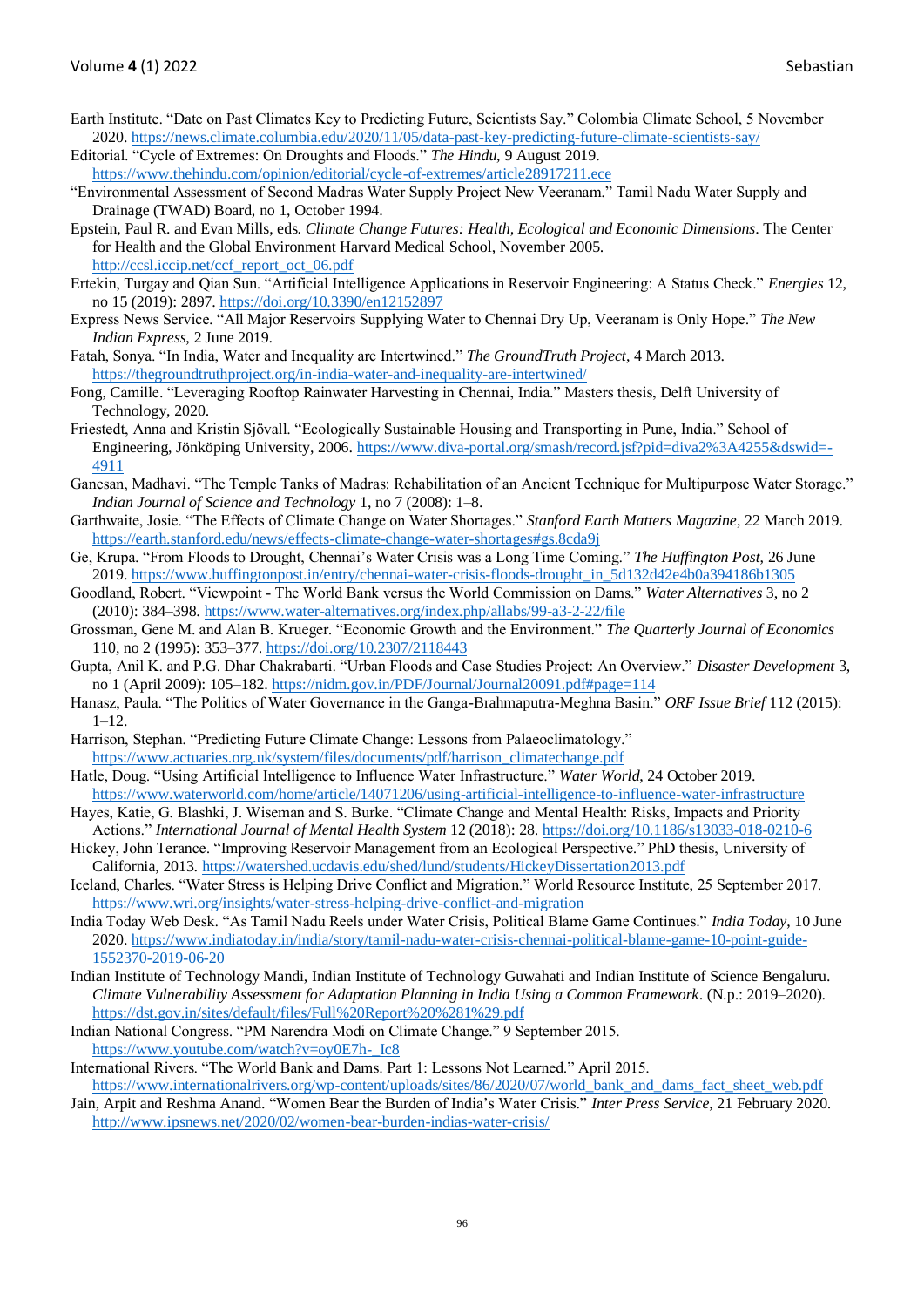- Janakarajan, S. "Urbanization and Peri-urbanization: Aggressive Competition and Unresolved Conflicts—The Case of Chennai City in India." *South Asian Water Studies* 1, no 1 (2008): 51–76.
- "Jayalalitha Slams DMK for its Failures." *The Indian Express*, 18 October 2010.

<https://www.newindianexpress.com/states/tamil-nadu/2010/oct/18/jayalalithaa-slams-dmk-for-its-failures-196200.html>

- Jiménez, Alejandro, Panchali Saikia, Ricard Giné, Pilar Avello, James Leten, Birgitta Liss Lymer, Kerry Schneider and Robin Ward. "Unpacking Water Governance: A Framework for Practitioners." *Water* 12, no 3 (2020): 827–848.
- Jogesh, Anu, Umamaheshwaran Rajasekar and Soumita Chakraborty. "Climate Disconnect in India's Smart Cities Mission." *India Climate Dialogue*, 11 October 2017. [https://indiaclimatedialogue.net/2017/10/11/climate-disconnect-indias-smart](https://indiaclimatedialogue.net/2017/10/11/climate-disconnect-indias-smart-cities-mission/)[cities-mission/](https://indiaclimatedialogue.net/2017/10/11/climate-disconnect-indias-smart-cities-mission/)
- Kaptan, Kubilay. "Heritage Management of Temple Tanks in an Urban Scenario a Case Study of Thirupporur, a Traditional Town in the State of Tamilnadu, India." *Conservation Science in Cultural Heritage* 13, no 1 (2017): 347–357. <https://doi.org/10.6092/issn.1973-9494/7176>
- Karunanithi, Jayannathann and Vignesh Karthik KR. "Why Chennai-style Rainwater Harvesting Doesn't Work." *News Click*, 9 October 2019.<https://www.newsclick.in/why-chennai-style-rainwater-harvesting-doesnt-work>
- Kathpalia, G. N. and Rakesh Kapoor. "Water Policy and Action Plan for India 2020: An Alternative." Alternative Futures, 2002[. https://niti.gov.in/planningcommission.gov.in/docs/reports/genrep/bkpap2020/10\\_bg2020.pdf](https://niti.gov.in/planningcommission.gov.in/docs/reports/genrep/bkpap2020/10_bg2020.pdf)
- Kaveri, Megha. "Kerala Offers 20 Lakh Litres Water to Tamil Nadu, but Says CM EPS Turned It Down." *The News Minute*, 20 June 2019. [https://www.thenewsminute.com/article/kerala-offers-20-lakh-litres-water-tamil-nadu-says-cm-eps-turned](https://www.thenewsminute.com/article/kerala-offers-20-lakh-litres-water-tamil-nadu-says-cm-eps-turned-it-down-103980.)[it-down-103980](https://www.thenewsminute.com/article/kerala-offers-20-lakh-litres-water-tamil-nadu-says-cm-eps-turned-it-down-103980.)
- Khandker, Varsha, Vasant P. Gandhi and Nicky Johnson. "Gender Perspective in Water Management: The Involvement of Women in Participatory Water Institutions of Eastern India." *Water* 12, no 1 (2020): 196. <https://doi.org/10.3390/w12010196>
- Khanna, Nupur Prothi. "Temple Tanks in the Landscape: A Culture Nature Approach." In *Forward Together: A Culture-Nature Journey Towards More Effective Conservation in a Changing World*, edited by Nora Mitchell, Archer St. Clair, Jessica Brown, Brenda Barrett and Anabelle Rodríguez. Proceedings of the 2018 US/ICOMOS Symposium, 2018. <https://usicomos.org/wp-content/uploads/2017/08/Prothi-Khanna-2019-US-ICOMOS-Proceedings-.pdf.>
- Kholif, Mohammed T. and Ahmed M. Elfarouk. "Activating the Role of Women in Water Projects." *Water Science* 28, no 1 (2014): 75–82. <https://doi.org/10.1016/j.wsj.2014.10.002>
- Koolwal, Gayatri and Dominique van de Walle. "Access to Water, Women's Work and Child Outcomes." Policy Research Working Paper 5302, Gender and Development Unit, Poverty Reduction and Economic Management Network, The World Bank, May 2010.

[https://repositorio.minedu.gob.pe/bitstream/handle/20.500.12799/1356/Access%20to%20Water,%20Women%20s%20W](https://repositorio.minedu.gob.pe/bitstream/handle/20.500.12799/1356/Access%20to%20Water,%20Women%20s%20Work%20and%20Child%20Outcomes.pdf?sequence=1) [ork%20and%20Child%20Outcomes.pdf?sequence=1](https://repositorio.minedu.gob.pe/bitstream/handle/20.500.12799/1356/Access%20to%20Water,%20Women%20s%20Work%20and%20Child%20Outcomes.pdf?sequence=1)

- Krishna, Nanditha. *Ecological Traditions of India. Volume – VII Odisha*. Chennai: C.P.R. Environmental Education Centre, 2011.
- Kulkarni, Seema. "Women and Decentralised Water Governance: Issues, Challenges and the Way Forward." *EPW* 46, no 18 (2011): 64–72.
- Lakshmi, K. "Gates of Chembarambakkam Reservoir Opened after 5 Years." *The Hindu*, 26 November 2020.
- Lakshmi, K. "Work on Third Desalination Plant in Nemmeli to Begin in October-End." *The Hindu*, 19 October 2019.
- Lardinois, Roland. "Famine, Epidemics and Mortality in South India: A Reappraisal of the Demographic Crisis of 1876- 1878." *EPW* 20, no 11 (16 March 1985): 454.
- Latour, Bruno. *Down to Earth: Politics in the New Climatic Regime.* Translated by Catherine Porter. Cambridge: Polity, 2018.
- Lenntech. "Desalination Pretreatment: Seawater Chlorination." <https://www.lenntech.com/processes/desalination/pretreatment/pretreatment/seawater-chlorination.htm>
- Lok Sabha. "Discussion regarding Flood and Drought Situation in Tamil Nadu and Other Parts of the Country." n.d. <https://eparlib.nic.in/bitstream/123456789/750263/1/5350.pdf>
- Mageswari, K. "Contemporary Social and Cultural Relevance of the Poetry of Thiruvalluvar and Vemana." *International Journal of Creative Research Thoughts* 6, no 2 (2018): 1266–1271.<http://www.ijcrt.org/papers/IJCRT1813036.pdf>
- Maharatha, Arup. "The Demography of Indian Famines: A Historical Perspective." PhD thesis, University of London, 1992. <https://etheses.lse.ac.uk/1279/1/U062489.pdf>
- Mancosu, Noemi, Richard L. Snyder, Gavriil Kyriakakis and Donatella Spano. "Water Scarcity and Future Challenges for Food Production." *Water* 7, no 3 (2015): 975–992.<https://doi.org/10.3390/w7030975>
- Manikandan, K. and K. Lakshmi. "Burst Pipe in Chennai Flood Street; Water Wasted." *The Hindu*, 8 September 2013. <https://www.thehindu.com/news/cities/chennai/burst-pipe-in-chennai-floods-streets-water-wasted/article5104778.ece>
- Masson-Delmotte, V., P. Zhai, H.-O. Pörtner, D. Roberts, K. Skea and P. R. Shukla. *Global Warming of 1.5°C*. (IPCC Special Report, 2019). [https://www.ipcc.ch/site/assets/uploads/sites/2/2019/06/SR15\\_Full\\_Report\\_Low\\_Res.pdf](https://www.ipcc.ch/site/assets/uploads/sites/2/2019/06/SR15_Full_Report_Low_Res.pdf)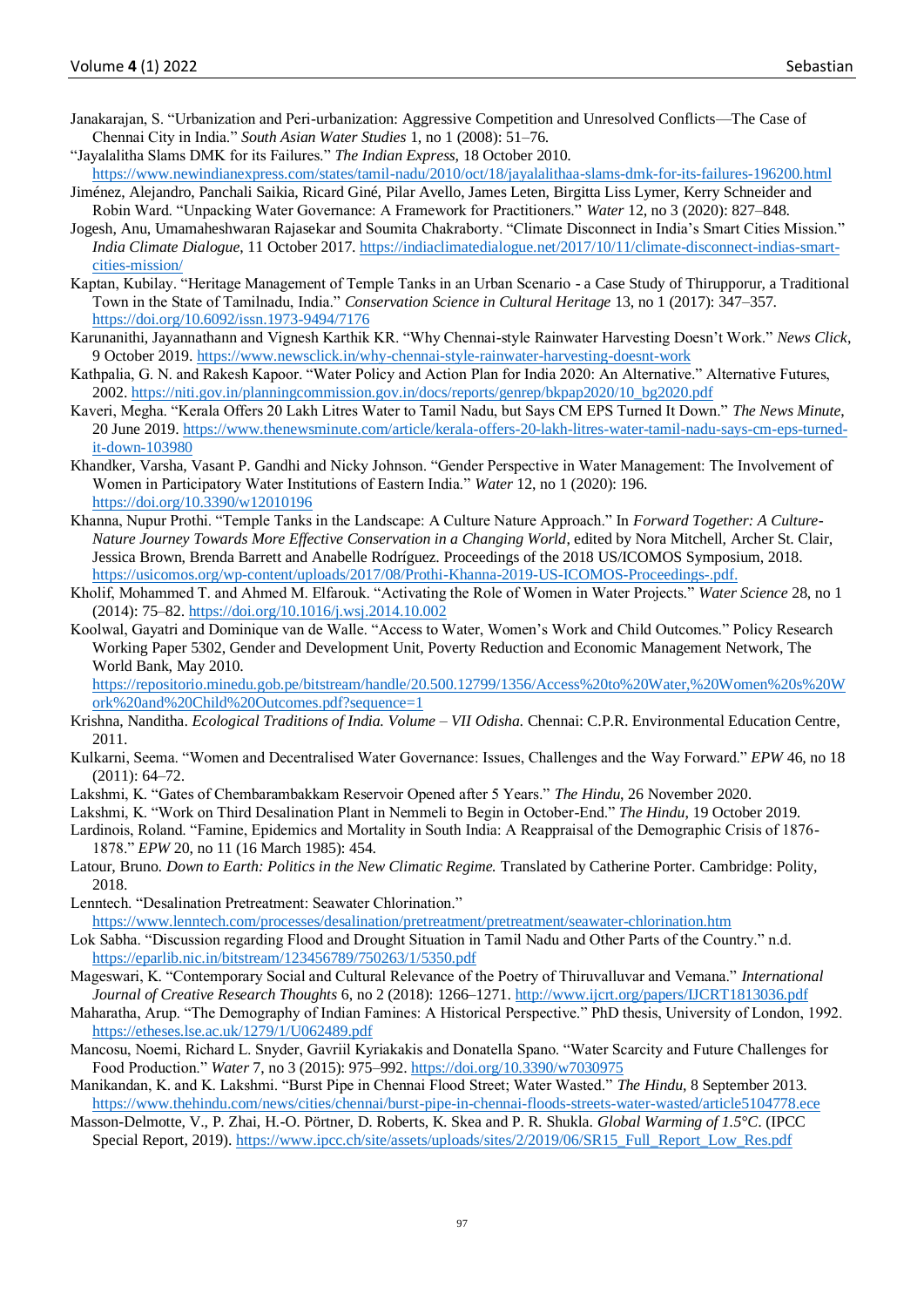- Mathur, Barkha. "Budget 2019: As Water Crisis Intensifies, Allocation for Drinking Water Increased but for Ganga and Other River Conservation Cut." *NDTV*, 31 January 2020. [https://swachhindia.ndtv.com/budget-2019-as-water-crisis](https://swachhindia.ndtv.com/budget-2019-as-water-crisis-intensifies-allocation-for-drinking-water-increased-but-for-ganga-and-other-river-conservation-cut-35765/)[intensifies-allocation-for-drinking-water-increased-but-for-ganga-and-other-river-conservation-cut-35765/](https://swachhindia.ndtv.com/budget-2019-as-water-crisis-intensifies-allocation-for-drinking-water-increased-but-for-ganga-and-other-river-conservation-cut-35765/)
- Mendelsohn, Robert, Ariel Dinar and Larry Williams. "The Distributional Impact of Climate Change on Rich and Poor Countries." *Environment and Development Economics* 11, no 2 (April 2006): 159–178. <https://doi.org/10.1017/S1355770X05002755>
- Menon, Parvathi. "The Carnatic Debts and the Agrarian Crisis of the Eighteenth Century." *Review of Agrarian Studies* 9, no 1 (January–June 2019): 10–32. [http://ras.org.in/the\\_carnatic\\_debts\\_and\\_the\\_agrarian\\_crisis\\_of\\_the\\_eighteenth\\_century](http://ras.org.in/the_carnatic_debts_and_the_agrarian_crisis_of_the_eighteenth_century)
- Ministry for Environment. *What You can do for Climate Change*. [https://www.mfe.govt.nz/climate-change/we-all-have-role](https://www.mfe.govt.nz/climate-change/we-all-have-role-play/what-you-can-do-about-climate-change)[play/what-you-can-do-about-climate-change](https://www.mfe.govt.nz/climate-change/we-all-have-role-play/what-you-can-do-about-climate-change)
- Ministry of Environment, Forest and Climate Change. *India's Intended Nationally Determined Contribution: Working Towards Climate Justice*. (Government of India, 2015). [https://www4.unfccc.int/sites/submissions/INDC/Published%20Documents/India/1/INDIA%20INDC%20TO%20UNFC](https://www4.unfccc.int/sites/submissions/INDC/Published%20Documents/India/1/INDIA%20INDC%20TO%20UNFCCC.pdf) [CC.pdf](https://www4.unfccc.int/sites/submissions/INDC/Published%20Documents/India/1/INDIA%20INDC%20TO%20UNFCCC.pdf)
- Ministry of Jal Shakti. "1892 Agreement between Mysore and Madras." Press Release, 26 July 2021. <https://pib.gov.in/PressReleaseIframePage.aspx?PRID=1739075>
- Ministry of Water Resources. *Best Practices of Ground Water Harvesting in Different Parts of India*[. http://jalshakti](http://jalshakti-dowr.gov.in/sites/default/files/BP_CGWB.pdf)[dowr.gov.in/sites/default/files/BP\\_CGWB.pdf](http://jalshakti-dowr.gov.in/sites/default/files/BP_CGWB.pdf)
- Ministry of Water Resources. *The National Water Policy of 2012*[. http://jalshakti](http://jalshakti-dowr.gov.in/sites/default/files/NWP2012Eng6495132651_1.pdf)[dowr.gov.in/sites/default/files/NWP2012Eng6495132651\\_1.pdf](http://jalshakti-dowr.gov.in/sites/default/files/NWP2012Eng6495132651_1.pdf)
- Ministry of Science & Technology. "National Climate Vulnerability Assessment Identifies Eight Eastern States as Highly Vulnerable." Press Release, Government of India, 17 April 2021. <https://pib.gov.in/PressReleaseIframePage.aspx?PRID=1712450>
- Ministry of Water Resources. *Ground Water Scenario in Major Cities of India*. (Ministry of Water Resources, 2011). [https://www.iitr.ac.in/wfw/web\\_ua\\_water\\_for\\_welfare/water/WRDM/CGWB\\_GW\\_Senario\\_in\\_Indian\\_cities\\_May\\_2011.](https://www.iitr.ac.in/wfw/web_ua_water_for_welfare/water/WRDM/CGWB_GW_Senario_in_Indian_cities_May_2011.pdf) [pdf](https://www.iitr.ac.in/wfw/web_ua_water_for_welfare/water/WRDM/CGWB_GW_Senario_in_Indian_cities_May_2011.pdf)
- "MK Stalin Blasts AIADMK for 'Pledging' Tamil Nadu Interests to BJP." *Deccan Chronicle*, 28 March 2019. [https://www.deccanchronicle.com/nation/politics/280319/mk-stalin-blasts-aiadmk-for-pledging-tamil-nadu-interests-to](https://www.deccanchronicle.com/nation/politics/280319/mk-stalin-blasts-aiadmk-for-pledging-tamil-nadu-interests-to-bjp.html)[bjp.html](https://www.deccanchronicle.com/nation/politics/280319/mk-stalin-blasts-aiadmk-for-pledging-tamil-nadu-interests-to-bjp.html)
- Molden, David, ed. *Water for Food, Water for Life: A Comprehensive Assessment of Water Management in Agriculture*. London: International Water Management Institute, 2006.
- Morrison, Kathleen D. "Archaeologies of Flow: Water and the Landscapes of Southern India Past, Present, and Future." *Journal of Field Archaeology* 40, no 5 (2015): 560–580. <https://doi.org/10.1179/2042458215Y.0000000033>
- Mosse, David. "Rule and Representation: Transformations in the Governance of the Water Commons in British South India." *The Journal of Asian Studies* 65, no 1 (2006): 61–90. <https://doi.org/10.1017/S0021911806000064>
- Muruganandha, T. "Cauvery Management Board: Tamil Nadu Files Contempt Petition against Centre, Says it Willfully Disobeyed SC Orders." *The New Indian Express*, 31 March 2020. [https://www.newindianexpress.com/states/tamil](https://www.newindianexpress.com/states/tamil-nadu/2018/mar/31/cauvery-management-board-tamil-nadu-files-contempt-petition-against-centre-says-it-willfully-disob-1795144.html)[nadu/2018/mar/31/cauvery-management-board-tamil-nadu-files-contempt-petition-against-centre-says-it-willfully-disob-](https://www.newindianexpress.com/states/tamil-nadu/2018/mar/31/cauvery-management-board-tamil-nadu-files-contempt-petition-against-centre-says-it-willfully-disob-1795144.html)[1795144.html](https://www.newindianexpress.com/states/tamil-nadu/2018/mar/31/cauvery-management-board-tamil-nadu-files-contempt-petition-against-centre-says-it-willfully-disob-1795144.html)
- Murugesan, Amirthalingam. "Drought No Stranger to Tamil Nadu." *Environment Quarterly Eco News* 7, no 1 (April–June 2001): 3–6.
- Nathan, K. K. "Droughts in Tamil Nadu: A Qualitative and Quantitative Approach." *Drought Network News* 10, no 3 (October 1998).<https://digitalcommons.unl.edu/droughtnetnews/62/>
- National Institute of Urban Affairs. *Surat Climate Resilience Strategy*. (National Institute of Urban Affairs, n.d.). <https://www.niua.org/csc/assets/pdf/urban-planning/CS5.pdf>
- Naz, Farhat and Saravanan V. Subramanian. "Water Management across Space and Time in India." ZEF Working Paper Series 61, Center for Development Research, University of Bonn, 2020. [https://www.indiawaterportal.org/sites/default/files/iwp2/Water\\_Management\\_Space\\_\\_\\_Time\\_India\\_University\\_of\\_Bonn](https://www.indiawaterportal.org/sites/default/files/iwp2/Water_Management_Space___Time_India_University_of_Bonn_2010.pdf) [\\_2010.pdf](https://www.indiawaterportal.org/sites/default/files/iwp2/Water_Management_Space___Time_India_University_of_Bonn_2010.pdf)
- NITI Aayog. *Annual Report 2017–2018*. (NITI Aayog, 2018)<https://www.niti.gov.in/annual-reports>
- O'Brien, L.V., H. L. Berry, C. Coleman and I. C. Hanigan. "Drought as a Mental Health Exposure." *Environmental Research*  131 (2014): 181–187. <https://doi.org/10.1016/j.envres.2014.03.014>
- OECD Water Governance Initiative Thematic Working Group 1. *Stakeholder Engagement for Effective Water Governance.* (OECD, 2013).

[https://www.riob.org/sites/default/files/IMG/pdf/OECD\\_WGI\\_WG1\\_Stakeholder\\_Engagement\\_\\_\\_scoping\\_note\\_FINAL.](https://www.riob.org/sites/default/files/IMG/pdf/OECD_WGI_WG1_Stakeholder_Engagement___scoping_note_FINAL.pdf) [pdf](https://www.riob.org/sites/default/files/IMG/pdf/OECD_WGI_WG1_Stakeholder_Engagement___scoping_note_FINAL.pdf)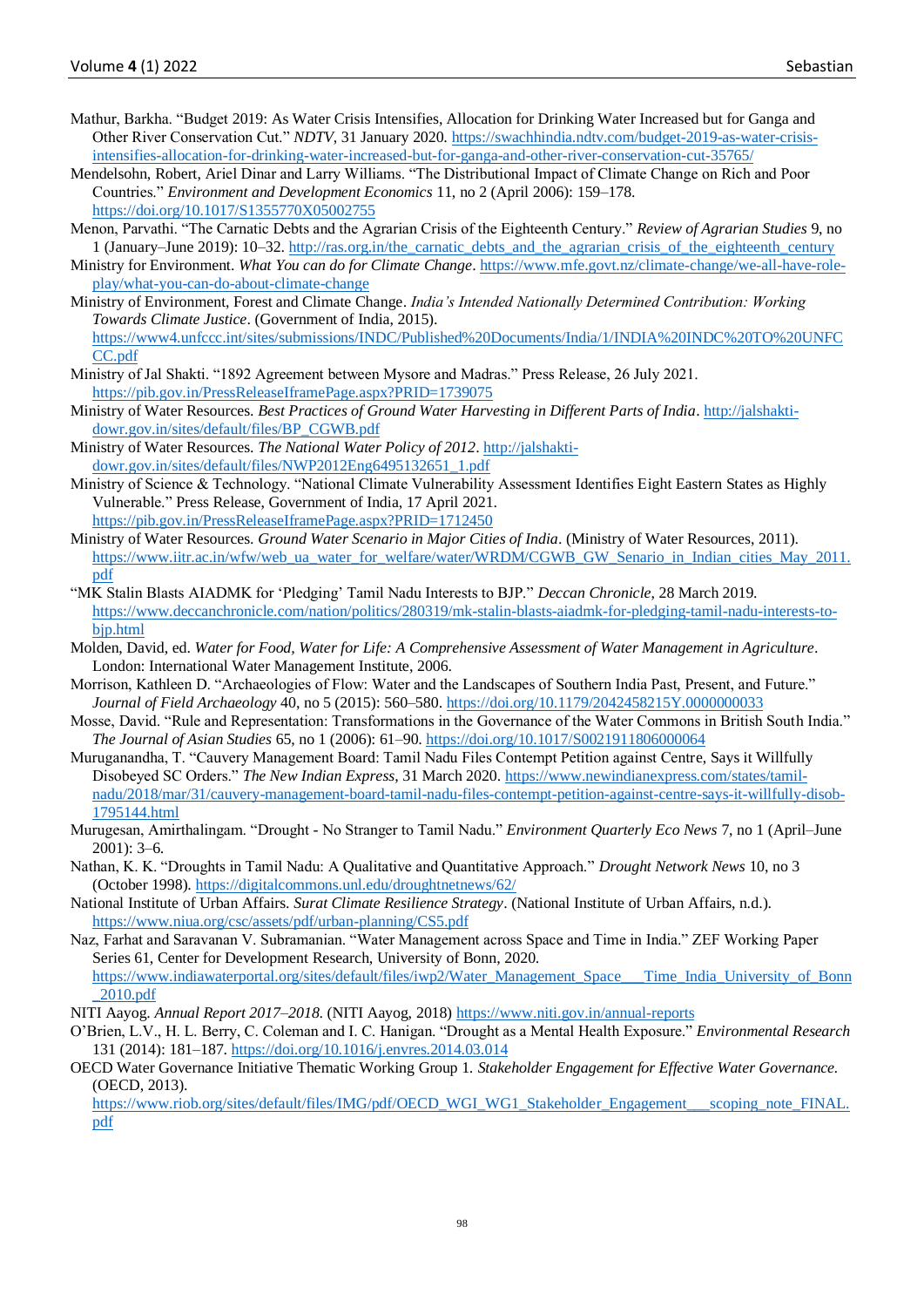- OECD Water Governance Programme. *Stakeholder Engagement for Inclusive Water Governance*. (OECD, 2015). [http://www.rioc-noticias.org/IMG/pdf/Stakeholder\\_Engagement\\_for\\_Inclusive\\_Water\\_Governance\\_clean\\_24dec2014.pdf](http://www.rioc-noticias.org/IMG/pdf/Stakeholder_Engagement_for_Inclusive_Water_Governance_clean_24dec2014.pdf)
- OECD. *Cities and Climate Change. Policy Perspectives. National Governments Enabling Local Action*. (OECD, 2014). <https://www.oecd.org/env/cc/Cities-and-climate-change-2014-Policy-Perspectives-Final-web.pdf>

Oxfam International. "India: Extreme Inequality in Numbers."<https://www.oxfam.org/en/india-extreme-inequality-numbers>

- Palerm-Viqueira, Jacinta. "Are Visible and Strong Legal Frameworks Always Necessary to Sustain Irrigation Institutions?: Some Wider Lessons for Water Resource Management." *Wiley Interdisciplinary Reviews: Water* 1, no 3 (May/June 2014): 295–304.<http://dx.doi.org/10.1002/wat2.1020>
- "Paris Climate Deal: Trump Pulls US Out of 2015 Accord." *BBC News*, 1 June 2017. [https://www.bbc.com/news/world-us](https://www.bbc.com/news/world-us-canada-40127326)[canada-40127326](https://www.bbc.com/news/world-us-canada-40127326)
- Partida, Jose Pablo Ortiz. "The World is in a Water Crisis and Climate Change is Making it Worse." *Union of Concerned Scientists*, 2019. [https://blog.ucsusa.org/pablo-ortiz/the-world-is-in-a-water-crisis-and-climate-change-is-making-it-worse](https://blog.ucsusa.org/pablo-ortiz/the-world-is-in-a-water-crisis-and-climate-change-is-making-it-worse.)
- Pasi, Nidhi. "Rethinking Water Resources Management, Governance, and Decision-Making: A Case Study of Interlinking of Rivers Project, India." PhD thesis, State University of New York, 2012.
- Pertti Alasuutari and Ali Qadir. "Epistemic Governance: An Approach to the Politics of Policy-Making." *European Journal of Cultural and Political Sociology* 1, no 1 (2014):67–84.<https://doi.org/10.1080/23254823.2014.887986>
- Preet, Sirjjan, Samidha Sapra and Ali Mehdi. *Articulating a Vision for a Progressive BRICS*. (ICRIER-OXFAM Report, Development Bank, 2014). [https://icrier.org/pdf/report\\_brics\\_bank.pdf](https://icrier.org/pdf/report_brics_bank.pdf)
- Press Trust of India. "Palaniswami Welcomes Kerala's Water Offer, Says Daily Supply." *Business Standard*, 21 June 2019. [https://www.business-standard.com/article/pti-stories/palaniswami-welcomes-kerala-s-water-offer-says-daily-supply-](https://www.business-standard.com/article/pti-stories/palaniswami-welcomes-kerala-s-water-offer-says-daily-supply-119062100971_1.html)[119062100971\\_1.html](https://www.business-standard.com/article/pti-stories/palaniswami-welcomes-kerala-s-water-offer-says-daily-supply-119062100971_1.html)
- Priyal, R. and G. P. Rameshkumar. "A Novel Method to Smart City's Water Management System with Sensor Devices and Arduino." *International Journal of Computational Intelligence Research* 13, no 10 (2017): 2391–2406. [https://www.ripublication.com/ijcir17/ijcirv13n10\\_09.pdf](https://www.ripublication.com/ijcir17/ijcirv13n10_09.pdf)
- Raghavan, Sekhar. "Rainwater Harvesting in India with Special Reference to Urban Areas and the Chennai Experience." Rain Centre, 2005[. https://www.raincentre.net/downloads/pdf/RAIN\\_HARVESTIN\\_1.pdf](https://www.raincentre.net/downloads/pdf/RAIN_HARVESTIN_1.pdf)
- Ramani, Srinivasan and Vasanth Srinivasan. "A Wrong Call that Sank Chennai." *The Hindu*, Chennai, 25 March 2016. <https://www.thehindu.com/news/cities/chennai/Chennai-floods-A-wrong-call-that-sank-the-city/article60297653.ece>
- Rani, Radhika and Hemantha Kumar. *Nutrition Security and Equity in its Access in Watershed Development Programme*. (Research Reports Series 107, Centre for Agrarian Studies, National Institute of Rural Development and Panchayati Raj, July 2017).
- Rathi, Vivek, Yashwin Bangera, Nibodh Shetty and Pradnya Nerkar. *Indian Urban Infrastructure Report 2020*. (Knight Frank, 2020). [https://content.knightfrank.com/research/1901/documents/en/india-urban-infrastructure-report-2020-indian](https://content.knightfrank.com/research/1901/documents/en/india-urban-infrastructure-report-2020-indian-real-estate-residential-office-6914.pdf)[real-estate-residential-office-6914.pdf](https://content.knightfrank.com/research/1901/documents/en/india-urban-infrastructure-report-2020-indian-real-estate-residential-office-6914.pdf)
- Rejekiningrum, Popi and Budi Kartiwa. "Institutional Development of Irrigation Management Based on the Local Wisdom In Indonesia." *Journal of Socioeconomics and Development* 1, no 1 (April 2018): 52–62. [https://orcid.org/0000-0001-7310-](https://orcid.org/0000-0001-7310-0633) [0633](https://orcid.org/0000-0001-7310-0633)
- Rich, Bruce. "The Emperor's New Clothes: The World Bank and Environmental Reform." *World Policy Journal* 7, no 2 (Spring 1990): 305–329.
- Roschmann, Christian, Oliver C. Ruppel and Katharina Ruppel-Schlichting. *Climate Change: International Law and Global Governance*. Baden-Baden: Nomos, 2013.
- Sami, Leela. "Famine, Disease, Medicine and the State in Madras Presidency (1876-78)." PhD thesis, University College London, 2013[. https://discovery.ucl.ac.uk/id/eprint/1444928/1/u592238.pdf](https://discovery.ucl.ac.uk/id/eprint/1444928/1/u592238.pdf)
- Sarma, E. A. "Is Rural Economy Breaking Down? Farmers' Suicides in Andhra Pradesh." *EPW* 39, no 28 (2004): 3087.
- Sastri, K. A. Nilakanta. *Foreign Notices of South India from Megasthenes to Ma Huan*. Madras: University of Madras, 1972.
- Schatz, Edward. "When Capital Cities Move: The Political Geography of Nation and State Building." Working Paper No. 303, The Kellogg Institute for International Studies, February 2003.
- Selim, Leah. "4 Things You Need to Know about Water and Famine." UNICEF, 20 July 2021. <https://www.unicef.org/stories/4-things-you-need-know-about-water-and-famine>
- Sengupta, Sushmita and Rashmi Verma. "Can Ministry of Jal Shakti Save Indian Rivers?" *DownToEarth*, 21 June 2019. <https://www.downtoearth.org.in/blog/water/can-ministry-of-jal-shakti-save-indian-rivers--65197>
- Special Correspondent. "Misleading Information on Water Supply Creating a Scarce: Velumani." *The Hindu*, 18 June 2019. [https://www.thehindu.com/news/cities/chennai/misleading-information-on-water-supply-creating-a-scare](https://www.thehindu.com/news/cities/chennai/misleading-information-on-water-supply-creating-a-scare-velumani/article28023449.ece)[velumani/article28023449.ece](https://www.thehindu.com/news/cities/chennai/misleading-information-on-water-supply-creating-a-scare-velumani/article28023449.ece)
- Special Correspondent. "Temple Tanks Once Played Well the Role of Water Harvesters for the People." *The Hindu*, 13 February 2020.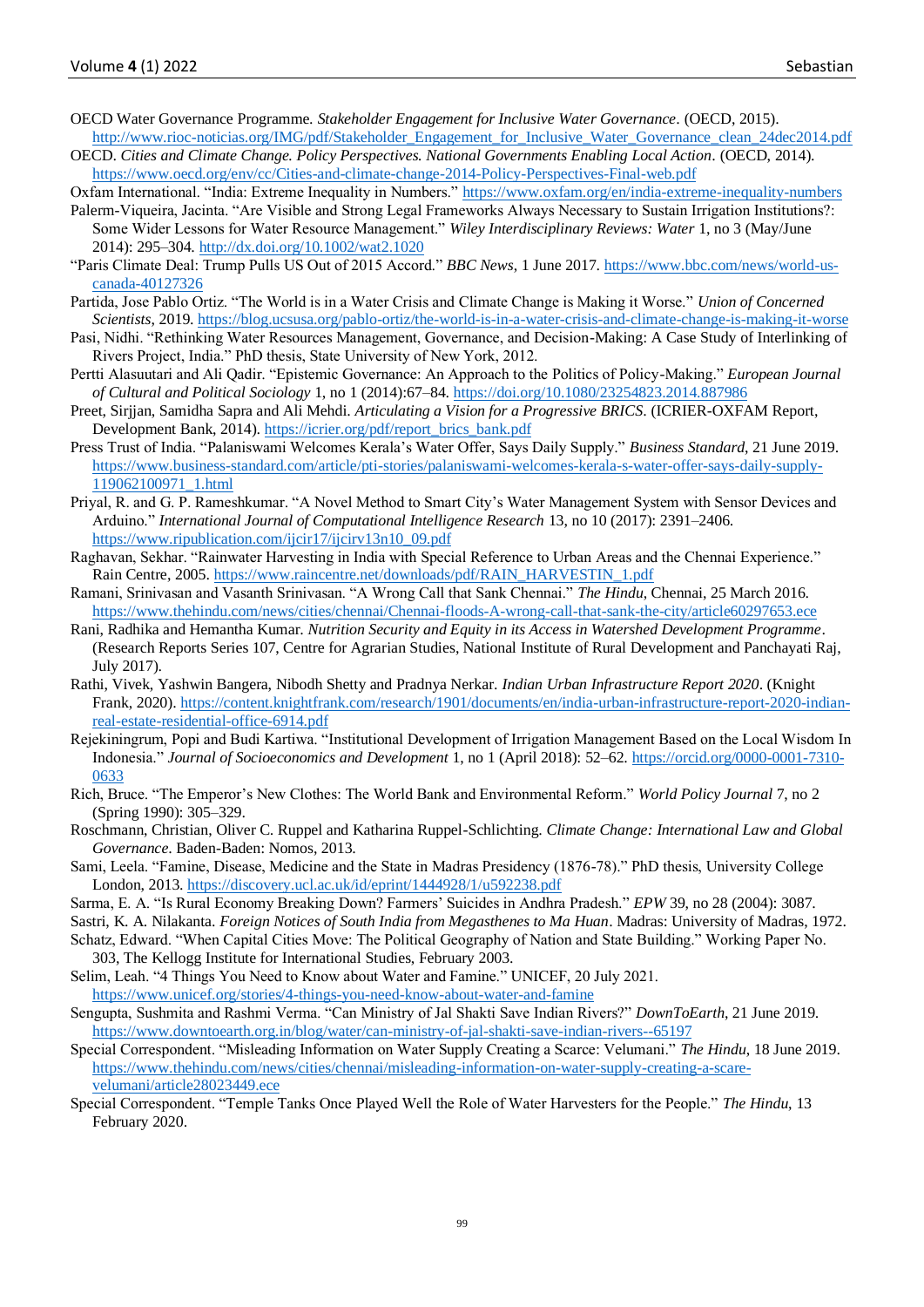- Staff Reporter. "Leakage in Drinking Water Pipeline Results in Loss of Water for Many Years." *The Hindu*, 9 April 2020. [https://www.thehindu.com/news/cities/Coimbatore/leakage-in-drinking-water-pipeline-results-in-loss-of-water-for-many](https://www.thehindu.com/news/cities/Coimbatore/leakage-in-drinking-water-pipeline-results-in-loss-of-water-for-many-years/article31300376.ece)[years/article31300376.ece](https://www.thehindu.com/news/cities/Coimbatore/leakage-in-drinking-water-pipeline-results-in-loss-of-water-for-many-years/article31300376.ece)
- Staff Reporter. "Precious Water goes Waste after Pipe Burst." *The Hindu*, 12 October 2018.
- <https://www.thehindu.com/news/cities/chennai/precious-water-goes-waste-after-pipe-burst/article25196317.ece> Steinberg, Florian and Michael Lindfield. *Inclusive Cities: Urban Development Series*. (Asian Development Bank, 2011). <https://www.adb.org/sites/default/files/publication/29053/inclusive-cities.pdf>
- Steiner, Achim, Patricia Espinosa and Robert Glasser. "Climate Change is a Threat to the Rich and Poor Alike." UNFCCC, 13 October 2017.<https://unfccc.int/news/climate-change-is-a-threat-to-rich-and-poor-alike>
- Subramani, A. and P Oppili. "How Chennai Overcame a Long Dry Patch." *The Times of India*, Chennai, 26 December 2019. <https://timesofindia.indiatimes.com/city/chennai/how-chennai-overcame-a-long-dry-patch/articleshow/72972664.cms>
- Sukhwani, Vibhas, Rajib Shaw, Bijon Kumer Mitra and Wanglin Yan. "Role of Smart Cities in Optimizing Water-Energy-Food Nexus: Opportunities in Nagpur, India." *Smart Cities* 3, no 4 (2020): 1266–1292. <https://doi.org/10.3390/smartcities3040062>
- Supply and Sewerage Board, Republic of India, *Republic of India Preparatory Survey on Chennai Seawater Desalination Plant Project - Final Report*. (Japan: JICA, 2007)[. https://openjicareport.jica.go.jp/pdf/12283743.pdf](https://openjicareport.jica.go.jp/pdf/12283743.pdf)
- Sustainable Development Goals. United Nations Development Programme, 2015. <https://www.undp.org/content/undp/en/home/sustainable-development-goals.html>
- Tallan, Emmal. "Chennai's Water Crisis: The Human Implication of Climate Change." NATO Association of Canada, 14 August 2019.<https://natoassociation.ca/the-human-implication-of-climate-change-chennais-water-crisis/>
- TARU Leading Edge. *Surat Resilience Strategy*. (2017). [https://resilientcitiesnetwork.org/downloadable\\_resources/Network/Surat-Resilience-Strategy-English.pdf](https://resilientcitiesnetwork.org/downloadable_resources/Network/Surat-Resilience-Strategy-English.pdf)
- Thakkar, Himanshu. "A Story of Missed Opportunities: Challenges in Water Governance." *EPW* 54, no 15 (2019). <https://www.epw.in/journal/2019/15/commentary/challenges-water-governance.html>
- The Wire Staff. "Private Vendors Increase Prices by Over 100% as Chennai Water Crisis Continues." *The Wire*, 19 June 2019[. https://thewire.in/environment/chennai-water-crisis-private-vendors](https://thewire.in/environment/chennai-water-crisis-private-vendors)
- The World Bank. "Project Signing: World Bank Signs \$250 Million Project to Make Existing Dams Safe and Resilient across India." Press Release, 4 August 2021. [https://www.worldbank.org/en/news/press-release/2021/08/04/project-signing](https://www.worldbank.org/en/news/press-release/2021/08/04/project-signing-world-bank-signs-250-million-project-to-make-existing-dams-safe-and-resilient-across-india)[world-bank-signs-250-million-project-to-make-existing-dams-safe-and-resilient-across-india](https://www.worldbank.org/en/news/press-release/2021/08/04/project-signing-world-bank-signs-250-million-project-to-make-existing-dams-safe-and-resilient-across-india)
- The World Bank. "Promoting Women's Participation in Water Resource Management in Central Asia." 20 January 2021. [https://www.worldbank.org/en/news/feature/2021/01/20/promoting-womens-participation-in-water-resource](https://www.worldbank.org/en/news/feature/2021/01/20/promoting-womens-participation-in-water-resource-management-in-central-asia)[management-in-central-asia](https://www.worldbank.org/en/news/feature/2021/01/20/promoting-womens-participation-in-water-resource-management-in-central-asia)
- The World Bank. "Raising Awareness around Critical Water Issues using Humor with a Twist." 19 January 2017. [https://www.worldbank.org/en/news/feature/2017/01/19/raising-awareness-around-critical-water-issues-using-humor](https://www.worldbank.org/en/news/feature/2017/01/19/raising-awareness-around-critical-water-issues-using-humor-with-a-twist)[with-a-twist](https://www.worldbank.org/en/news/feature/2017/01/19/raising-awareness-around-critical-water-issues-using-humor-with-a-twist)
- The World Bank. "Urban Development."<https://www.worldbank.org/en/topic/urbandevelopment/overview#2>
- Thirumurthy, Priyanka. "Over 40,000 Buildings in Chennai do Not have Mandatory Rainwater Harvesting Systems." *The News Minute*, 29 July 2019[. https://www.thenewsminute.com/article/over-40000-buildings-chennai-do-not-have](https://www.thenewsminute.com/article/over-40000-buildings-chennai-do-not-have-mandatory-rainwater-harvesting-systems-106336#:~:text=An%20ongoing%20survey%20being%20conducted,RWH)%20structures%20on%20their%20premises.&text=Of%20these%2C%2077%2C975%20buildings%20have,need%20of%20repair%20or%20maintenance)[mandatory-rainwater-harvesting-systems-106336](https://www.thenewsminute.com/article/over-40000-buildings-chennai-do-not-have-mandatory-rainwater-harvesting-systems-106336#:~:text=An%20ongoing%20survey%20being%20conducted,RWH)%20structures%20on%20their%20premises.&text=Of%20these%2C%2077%2C975%20buildings%20have,need%20of%20repair%20or%20maintenance)
- TNM Staff. "TM CM Palaniswami Downplays Water Crisis in State, Says Media Exaggerating It." *The News Minute*, 19 June 2019[. https://www.thenewsminute.com/article/tn-cm-palaniswami-downplays-water-crisis-state-says-media](https://www.thenewsminute.com/article/tn-cm-palaniswami-downplays-water-crisis-state-says-media-exaggerating-it-103875)[exaggerating-it-103875](https://www.thenewsminute.com/article/tn-cm-palaniswami-downplays-water-crisis-state-says-media-exaggerating-it-103875)
- TNN. "Tanker Water to Cost 30% More this Summer." *The Times of India*, 5 March 2021.
- <https://timesofindia.indiatimes.com/city/chennai/tanker-water-to-cost-30-more-this-summer/articleshow/81336894.cms> Trivedi, Ayushi. "Women are the Secret Weapon for Better Water Management." World Resources Institute, 18 October
- 2018[. https://www.wri.org/insights/women-are-secret-weapon-better-water-management](https://www.wri.org/insights/women-are-secret-weapon-better-water-management) Trivedi, Ayushi and Marlena Chertock. "Responding to Day Zero Equitability: Water Crisis Lessons from Cape Town and Chennai." World Resources Institute, 31 October 2019. [https://www.wri.org/insights/responding-day-zero-equitably-](https://www.wri.org/insights/responding-day-zero-equitably-water-crisis-lessons-cape-town-and-chennai)
- [water-crisis-lessons-cape-town-and-chennai](https://www.wri.org/insights/responding-day-zero-equitably-water-crisis-lessons-cape-town-and-chennai) UNCTAD. *Water for Food: Innovative Water Management Technologies for Food Decurity and Poverty Alleviation*. (UNCTAD, 2011).
- UNDP. *India Country Report: Climate Risk Management in Tamil Nadu.* (UNDP, January 2013).
- UNESCO Division of Water Sciences. *World Water Assessment Program: Water for People, Water for Life. The United Nations World Water Development Report*. (UNESCO, 2003).
- UN Water. *From Vision to Action: Means and Tools for Implementation and the Role of Different Actors*. (Report of the 2015 UN Water Zaragoza Conference, UN Water, 2015).
	- [https://www.un.org/waterforlifedecade/pdf/WaterandSD\\_Vision\\_to\\_Action-2.pdf](https://www.un.org/waterforlifedecade/pdf/WaterandSD_Vision_to_Action-2.pdf)